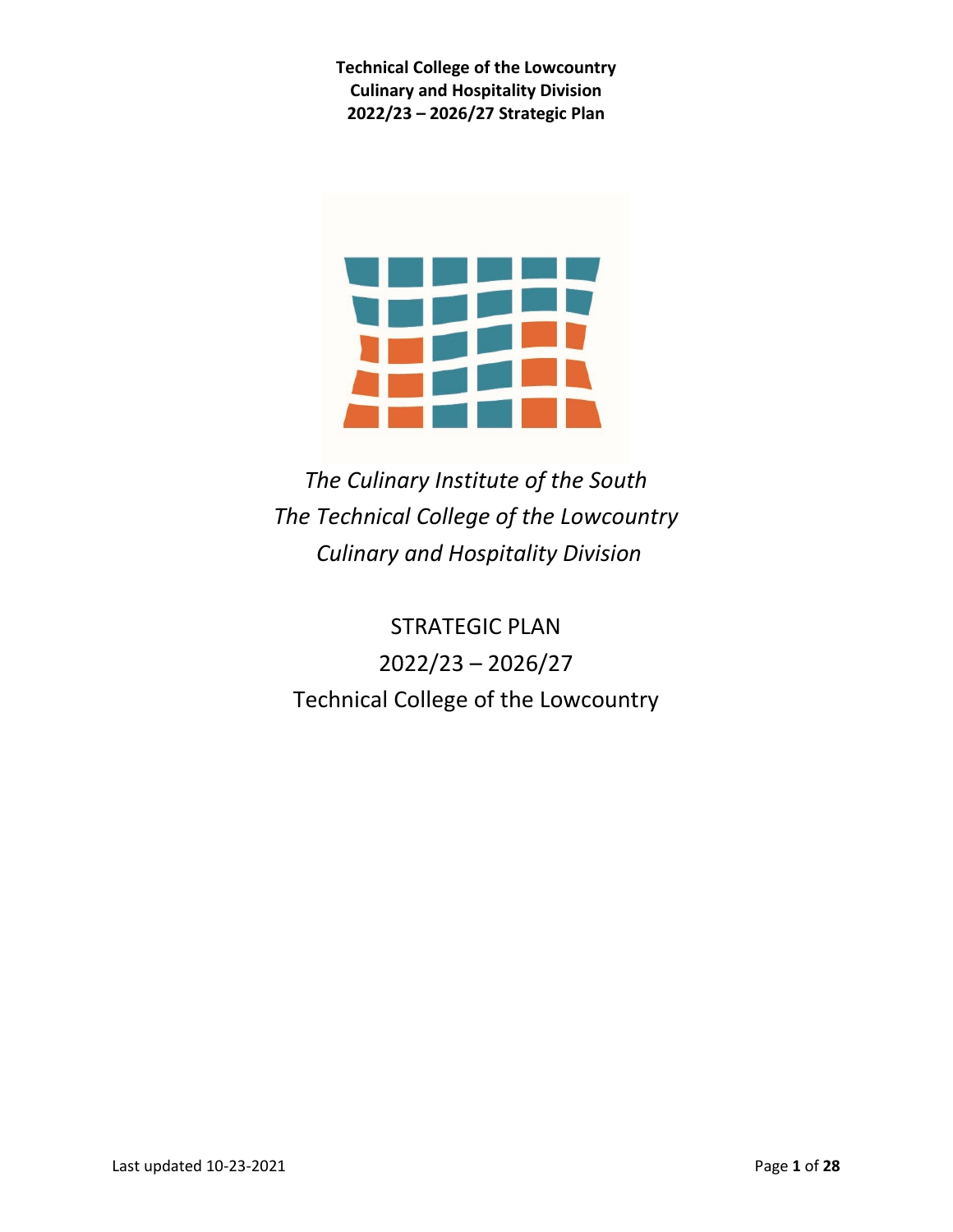#### **I. TECHNICAL COLLEGE OF THE LOWCOUNTRY**

#### **Mission**

The Technical College of the Lowcountry provides quality, affordable academic and technical programs leading to Associate Degrees, Diplomas, and Certificates in an environment fostering excellence in teaching and learning.

#### **Vision**

Our vision is to elevate each student and every community we serve through transformative technology and exceptional teaching.

#### **Values**

#### *Excellence*

We value continuous quality improvement leading to true excellence in all areas of the college.

#### *Innovation*

We value expansion and enhancement of the college's services and educational offerings to meet the increasing and changing needs of students, employers, and the communities we serve.

#### *Integrity*

We value responsibility, accountability, ethical behavior in an atmosphere of honesty, open communication, and with mutual respect.

#### *Respect*

We value an education environment that attracts and supports a diverse student and staff community and fosters awareness.

#### *Stewardship*

We value the responsible use of resources to achieve balance among social, economic, and environmental practices.

#### **Institutional Goals**

- 1. Enhance and sustain student success from application to completion.
- 2. Advance academic quality.
- 3. Improve operational effectiveness and promote resource stewardship.
- 4. Cultivate an environment of accountability, communication, and teamwork.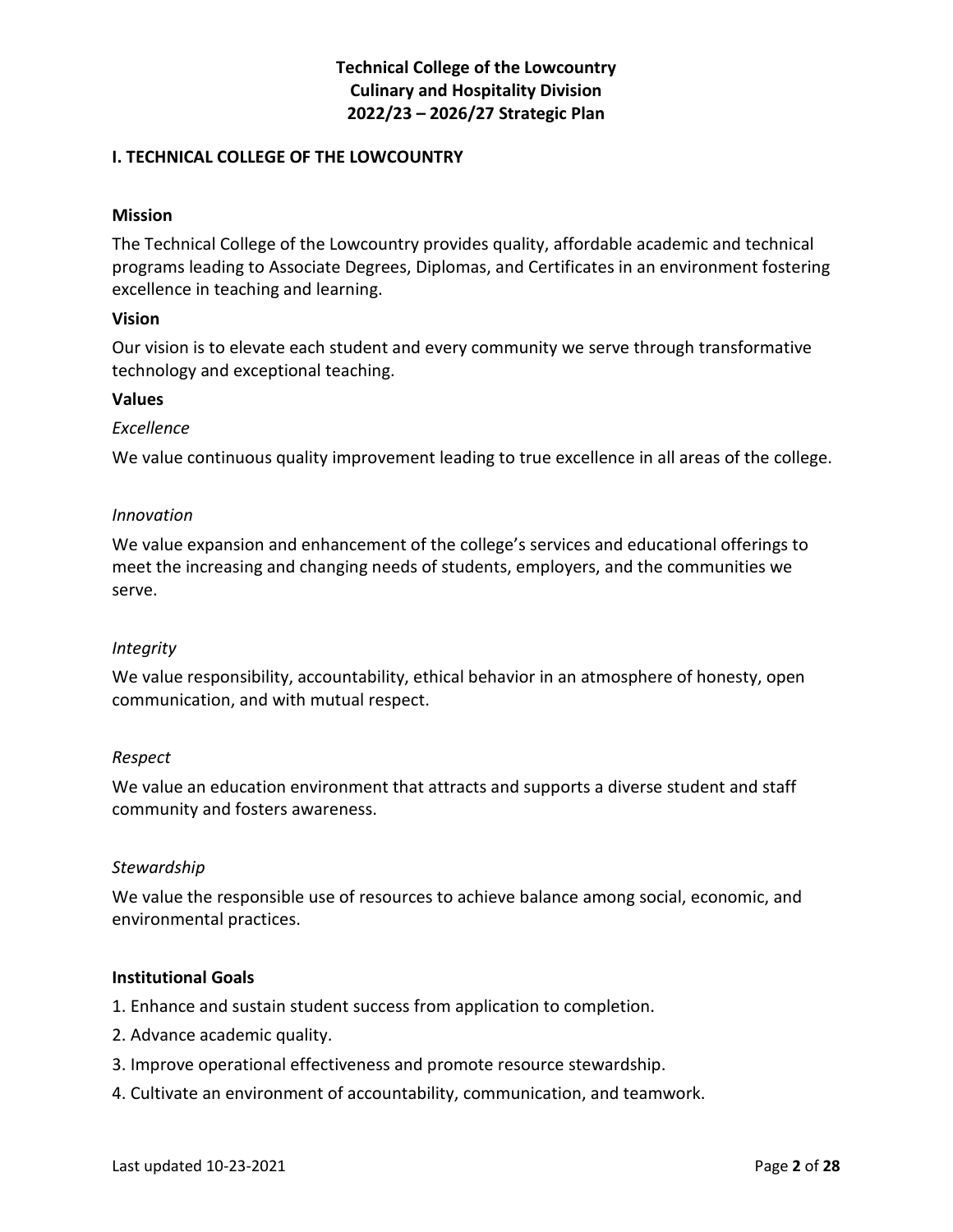#### **II. UNIT OVERVIEW**

#### **Culinary and Hospitality Division**

#### **Unit-Level Mission Statement**

The Culinary Institute of the South's mission is to offer industry-targeted technical programs with exceptional instruction in fields of study that meet or exceed the expectations of the culinary and hospitality community.

#### **Unit-Level Summary**

*Basic information about the unit to include, as appropriate, concise mission, values statements, brief history, current number of employees, points of pride; etc.* 

**Mission, Vision, and Values**. While the mission of every technical college is to educate adults with the specific goal of preparing them for gainful employment, the Culinary and Hospitality Division has expanded the mission to fast-track eager, dedicated adults to be ready to tackle their first job with the necessary service skills to impress customers and employers. The reason for this shift, is that COVID hit the hospitality industry especially hard in 2020 and that impact continues to be felt in 2021. There is a significant need to bring new hospitality workers into the workforce as many of those laid off in early 2020 may not return to the hospitality field soon enough, or not at all. The vision of the division dean is to encourage all students to embrace the fields of culinary and hospitality and launch a rewarding career in our community and beyond.

#### **Values.**

Experience. We value experienced instructors who embrace the limitless opportunities in the hospitality field and share their excitement in every lecture, demonstration, feedback, and discussion.

Professional Appearance. We value faculty and students who are always dressed professionally while representing the college. The division shares its vision in every syllabus.

Safety and Sanitation. We value an environment that emphasizes safety and sanitation so much so that every student must take and pass a course dedicated to this field of study. Every laboratory class reinforces the concepts learned in that class.

Academic Honesty. We value academic honesty. To ensure all students understand how important this is to their education, we include a unique academic honesty statement in every syllabus.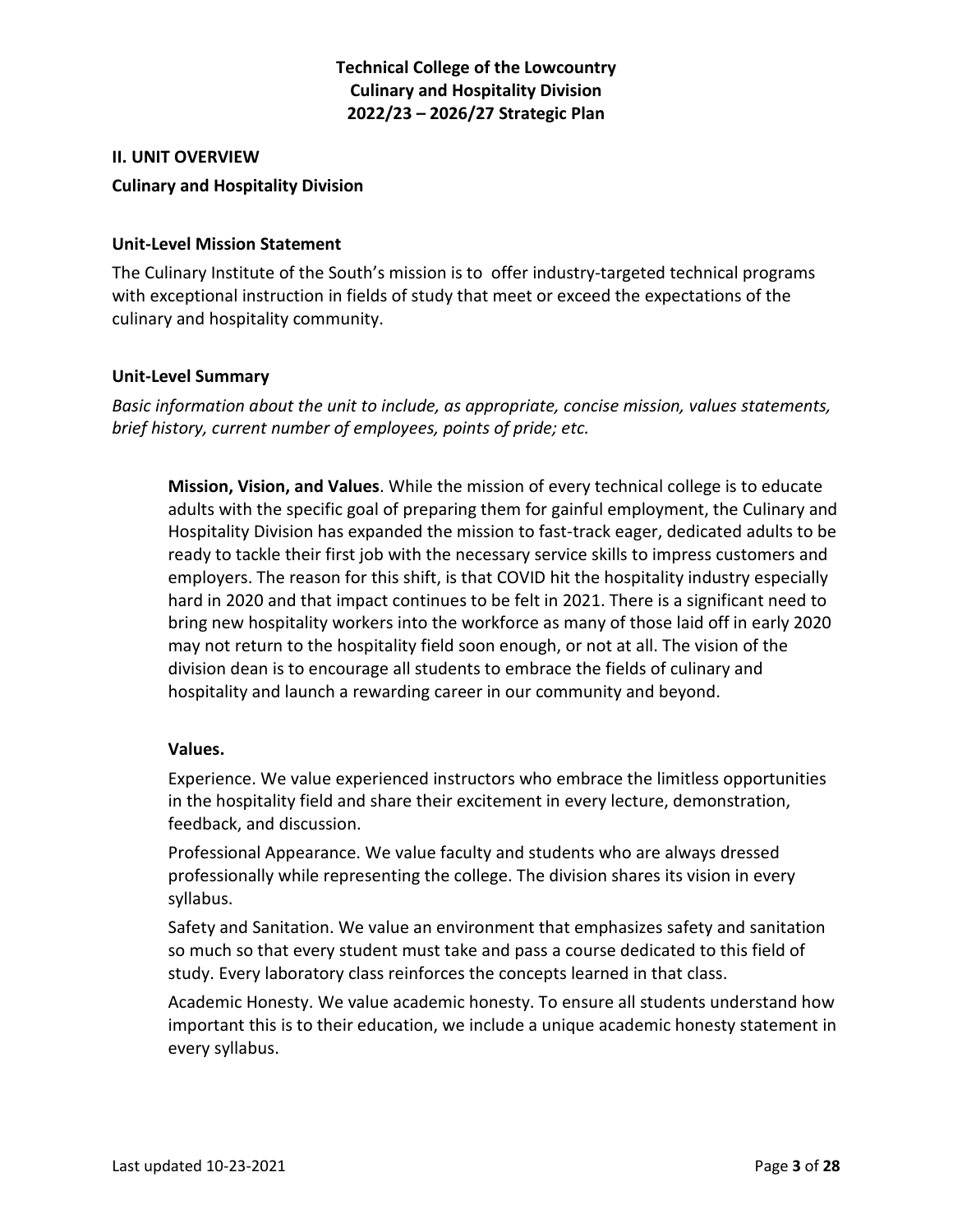**History.** In 2017 the Technical College of the Lowcountry began work on a plan to expand its programs targeting the tourism and healthcare industries. The plan was to build a dedicated culinary arts and hospitality training facility in Beaufort County. The "Business Case" industry analysis stated,

**"**In Beaufort County, there are approximately 950 businesses with food service operations. These businesses include hotels, resorts, restaurants, healthcare facilities, assisted living facilities, national grocery chains and schools. These businesses represent Beaufort County's top two industries – Resort and Tourism and Healthcare."

The college sought public funds, private funds, and in-kind contributions to fund the construction of the new campus in Bluffton, South Carolina. A generous commitment of funds by Beaufort County and \$8M in tax-exempt bonds from the Jobs Economic Development Authority (JEDA) jump-started the planning of the new campus in Buckwalter Place. With the promise of a dedicated facility, the college could move on to the next phase of planning. In 2018, the Technical College of the Lowcountry created and branded The Culinary Institute of the South under a new division, the Culinary and Hospitality Division. The dean was tasked to create the framework for the new campus by tapping into his vast culinary and educational background. He immediately began to focus on partnering with local businesses and high schools to develop plans to address their needs. Based on his findings he spearheaded an initiative to convert underutilized industrial space at the Angus Cotton Academic Center into a feeder teaching kitchen, analyzed facility drawings and steered early design decisions for both the feeder kitchen and the new campus, wrote three new degree programs and four new certificate programs, applied for state and SACSCOC approval of these programs, designed and created curricula for 40 courses, supported many fund-raising events, was interviewed by countless television, magazine, and newspaper outlets, helped solicit financial donors, recruited new students, developed a pipeline training plan for students, and hired full-time/adjunct faculty and staff.

**Facilities.** The college's service area (counties of Beaufort, Colleton, Hampton, and Jasper) includes a high concentration of restaurants, hotels, and resorts requiring a regular pipeline of highly trained chefs and hospitality personnel. In the mid-2010s the Technical College of the Lowcountry and the local community had a vision to build a dedicated facility to educate and train culinarians and hospitality professionals. This 30,000 square-foot facility located in Buckwalter Place on Venture Drive in Bluffton, South Carolina, is designed to accommodate 300 students annually. It has two culinary teaching kitchens, a bake lab, a teaching restaurant, a café, an amphitheater, five academic classrooms, event space (that can be partitioned into three more classrooms), and a museum, trademarked as the FoodSeum™. The new building will host its first students in Oct 2021. In addition, the Technical College of the Lowcountry has a commercial teaching kitchen in the Angus Cotton Academic Center 5½ miles away. This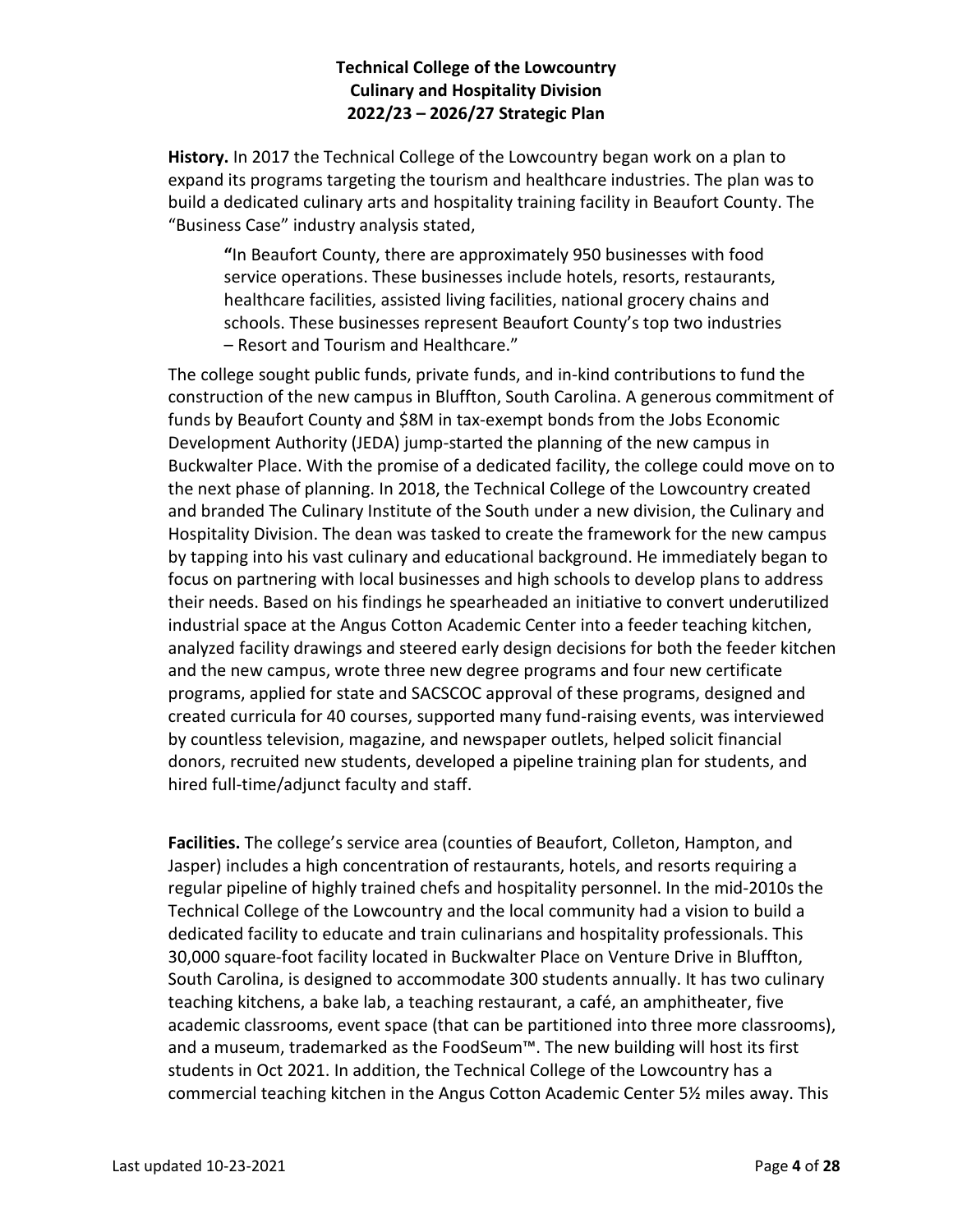kitchen has served as the new division's teaching kitchen for matriculated students since Mar 2020. Its future, after the new campus opens in the fall of 2021, may include training non-matriculated students, continuing education classes, and special functions. Several community partners have approached the division dean about offering workforce education classes; among them are Allendale Correctional Institution, Apprenticeship Carolina, Beaufort County Adult Education, CAPA (Childhood Abuse Prevention Association), Goodwill Industries, and The Literacy Center, to name a few. These opportunities need to be further developed as the new campus opens and frees up the teaching kitchen in the Angus Cotton Academic Center. Sun City, a large retirement community, is directly across the street from the Angus Cotton Academic Center. Many seniors and professional clubs have approached the college about taking continuing education classes.

**Faculty and Staff.** For the first academic year since the creation of the Culinary and Hospitality Division, the dean was the sole employee (2018/2019 academic year), teaching several classes. During the last two academic years, the department chair/baking and pastry instructor has been instrumental in easing the load of planning and teaching classes. Hiring a department chair with baking and pastry teaching experience was critical to the launch of the college's baking and pastry programs. Hiring an administrative assistant in May 2021 has allowed the department chair to devote more time to higher-level matters, such as course development and managing the kitchen business (placing orders, managing maintenance schedules/contracts, etc.). In Sep 2021, the division hired three full-time employees: a culinary instructor, a hospitality instructor, and a café manager. In Dec 2021, the college will hire a culinary instructor/procurement specialist in time for classes starting in Spring 2022.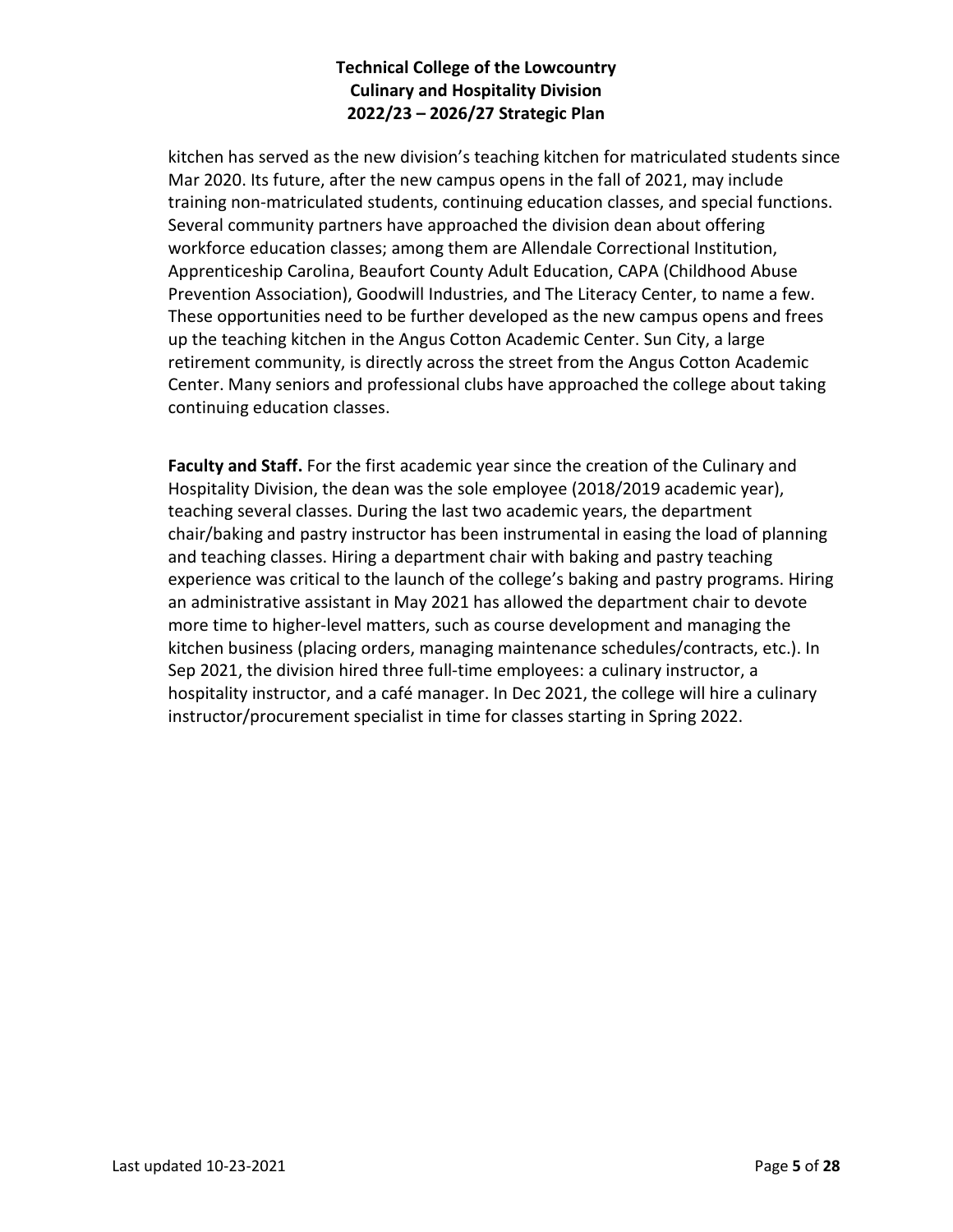#### **III. DISTINCTIVE SERVICES BY INSTITUTIONAL GOAL**

*Include a brief section on the distinctive services provided by the unit.*

Technical College of the Lowcountry's Institutional Goals

- 1. Enhance and sustain student success from application to completion or "Students"
- 2. Advance academic quality or "Academics"
- 3. Improve operational effectiveness and promote resource stewardship or "Operations"
- 4. Cultivate an environment of accountability, communication, and teamwork or "Environment"

| +<br>3<br><b>Culinary and Hospitality Division</b>                                                                                                                                                                                                                                                                                                                                                                                                                                                                                                                                                                                                                                                                                                    | <b>Technical College of the</b><br><b>Lowcountry Institutional</b><br><b>Goals</b> |                                    |                 |                 |
|-------------------------------------------------------------------------------------------------------------------------------------------------------------------------------------------------------------------------------------------------------------------------------------------------------------------------------------------------------------------------------------------------------------------------------------------------------------------------------------------------------------------------------------------------------------------------------------------------------------------------------------------------------------------------------------------------------------------------------------------------------|------------------------------------------------------------------------------------|------------------------------------|-----------------|-----------------|
| <b>Distinctive Services</b>                                                                                                                                                                                                                                                                                                                                                                                                                                                                                                                                                                                                                                                                                                                           | Students                                                                           | Academics<br>$\mathbf{\mathsf{N}}$ | Operations<br>m | Environmen<br>4 |
| 1. Food and Hospitality Knowledge. The Culinary and Hospitality dean<br>and faculty are expected to be experts in the culinary and hospitality                                                                                                                                                                                                                                                                                                                                                                                                                                                                                                                                                                                                        |                                                                                    |                                    |                 |                 |
| field. We take great pride in hiring highly experienced chefs and<br>hospitality professionals who come to the college with the ability to<br>express their knowledge through the body of their work experiences.<br>These skills are on display in every laboratory and classroom encounter.<br>As importantly, our food and hospitality knowledge is shared in the<br>many public events and appearances that surround our love of food and<br>entertainment as a society. The community surrounding our schools<br>plays a large role in our success as a college as they interact with us on<br>and off campus. It is our love of the hospitality field that energizes us to<br>share our unique knowledge with every audience we seek to engage. | Χ                                                                                  | X                                  |                 | X               |
| 2. Food Procurement. All food services operations, including culinary<br>schools, rely on procurement officers with an in-depth understanding of<br>food service functions, menus, competing food products, exotic foods,<br>food preparation methods, shelf life of various foods, etc. This is an<br>artform derived from years of experience working in the culinary field.<br>There are an infinite number of variables that impact every decision<br>made during the purchasing process. For this reason, large operations<br>and culinary colleges hire one or more professional culinarians to<br>manage their storeroom and perform all purchasing functions. A<br>dedicated procurement officer is the first person to set the operation on  | X                                                                                  | X                                  | X               | X               |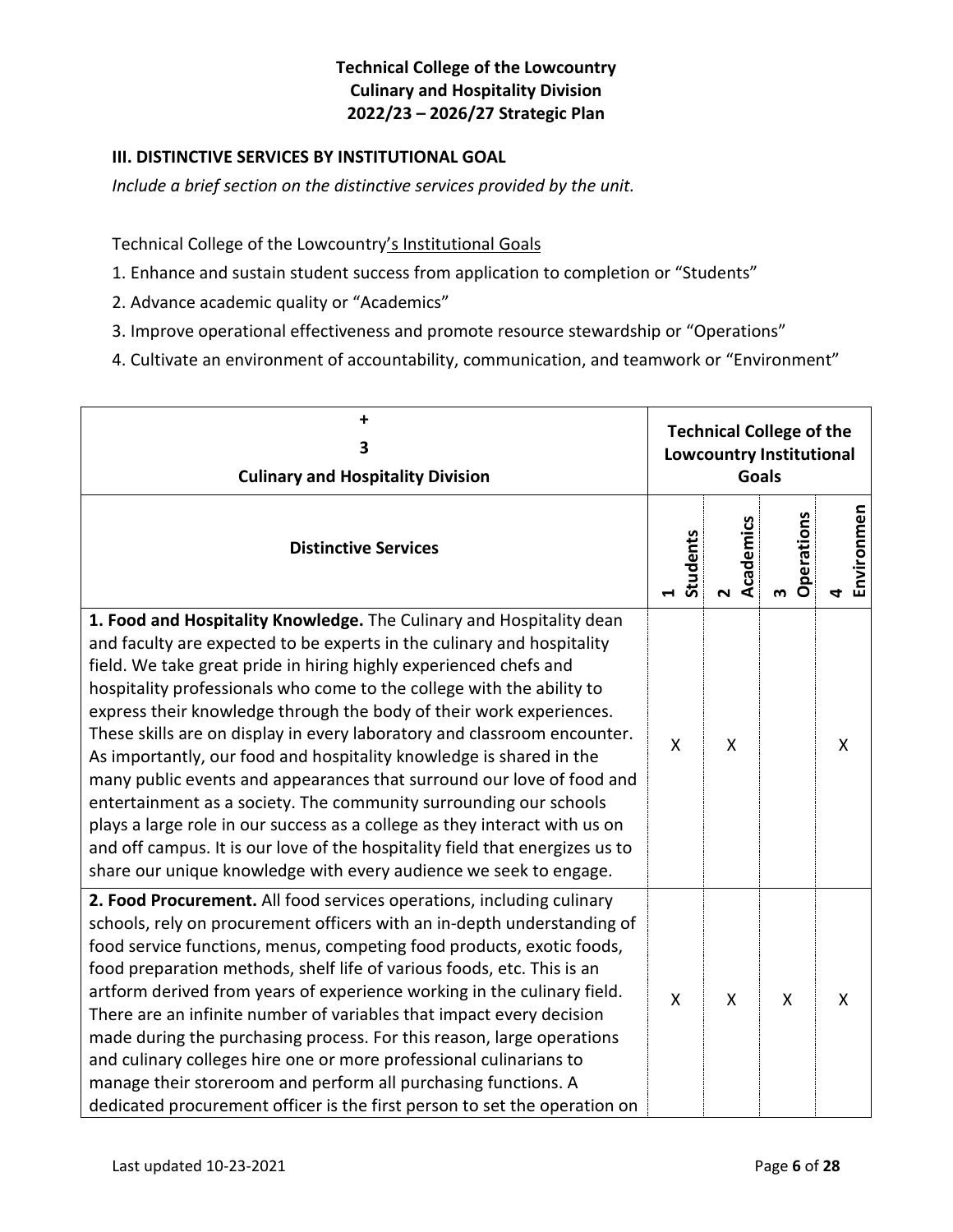| a path to financial success. For the years 2019-2021 the dean and<br>department head have served in this role. As we grow we will need to<br>hire a procurement officer to absorb this role from the division's<br>leaders. As an interim step, the dean is approved to hire a chef faculty<br>member who will serve as an instructor and receive release time to<br>perform the food procurement duties. This individual will naturally,<br>teach the storeroom and purchasing course that all degree-seeking<br>students must take. In the future, this will need to be a full-time<br>procurement officer.                                                                                                                                                                                                                                                                                                                                                                                                                                                                                                                                                                                                                                                                                                                                                                                                                                                    |   |   |   |   |
|------------------------------------------------------------------------------------------------------------------------------------------------------------------------------------------------------------------------------------------------------------------------------------------------------------------------------------------------------------------------------------------------------------------------------------------------------------------------------------------------------------------------------------------------------------------------------------------------------------------------------------------------------------------------------------------------------------------------------------------------------------------------------------------------------------------------------------------------------------------------------------------------------------------------------------------------------------------------------------------------------------------------------------------------------------------------------------------------------------------------------------------------------------------------------------------------------------------------------------------------------------------------------------------------------------------------------------------------------------------------------------------------------------------------------------------------------------------|---|---|---|---|
| 3. Facility Tours. The Culinary and Hospitality Division is very fortunate<br>to have a facility dedicated to the field of hospitality. This state-of-the-<br>art facility boasts a vast array of spaces dedicated to teaching students<br>hands-on skills necessary to work in the industry with knowledge and<br>confidence. The Foodseum™ is a space that, when completed, will be<br>unique to South Carolina culinary colleges. With this facility comes a<br>responsibility to offer tours to the community. This includes financial<br>stakeholders, high school administrators and their students, community<br>leaders, prospective students and their parents/guardians, adult<br>education organizations, and tourists from across the country. All<br>employees who work for the college may be tapped to conduct tours of<br>the facility. The dean, department chair, and full-time faculty will tour<br>prospective students and adjunct faculty due to their unique<br>understanding of the mission and operations of the new campus and<br>their stake in increasing enrollment of their programs. Supporting staff<br>members and student ambassadors also have an important role to play<br>in promoting the school by touring interested guests who simply want<br>to know more about the school. Tours serve as a recruiting tool that<br>foster goodwill in the community requiring all residents of the facility to<br>support the brand. | X |   | X | X |
| 4. Innovation and Technology. Since 2019, the dean has partnered with<br>the Rational regional sales manager to receive specialized training for<br>instructors and students on use of a highly sophisticated, computerized<br>combi oven. This oven is on loan from Rational and it resides in the<br>Angus Cotton Academic Center teaching kitchen. This equipment is<br>widely used in the industry for large or small functions. While it is easy<br>to use there is a learning curve for understanding all this oven's<br>capabilities and how it manages to cook different food items in the<br>same oven, at the same time, using different cooking methods. That's<br>remarkable considering that traditional kitchens require multiple pieces<br>of equipment and more hands to accomplish the same thing.                                                                                                                                                                                                                                                                                                                                                                                                                                                                                                                                                                                                                                              | X | X | X | X |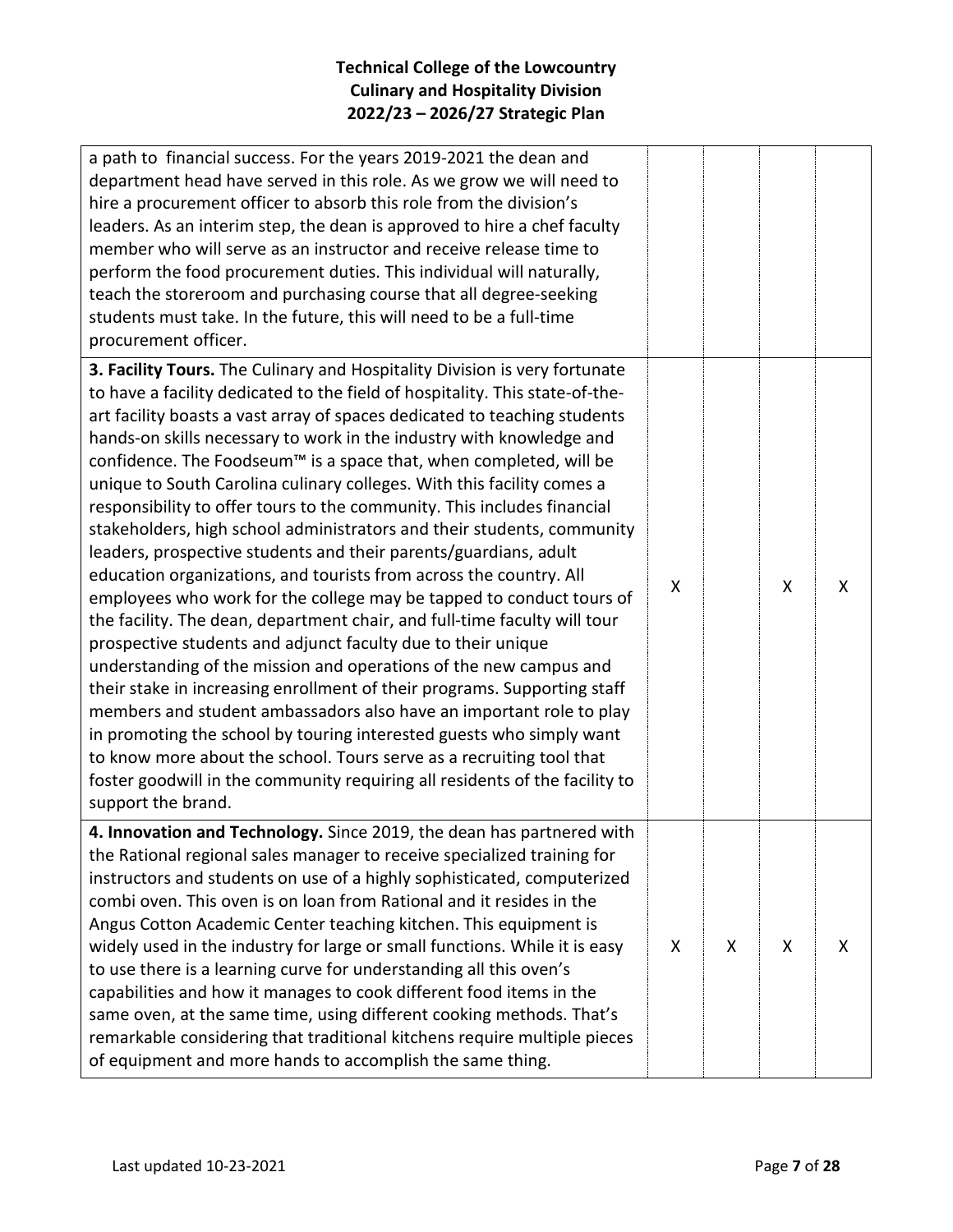### **IV. STRATEGIC SCAN**

#### **The External Environment**

*A description of the external environment as it affects the unit's opportunities and poses challenges.*

**1. Data Analytics.** The Technical College of the Lowcountry invested in a data-analytics assessment of the college to determine how well the college operates and serves the community. The company, Ins & Outs, rolled out three phases of the assessment during the 2019/2020 school year. The wisdom in the decision to build a culinary arts/hospitality campus in Bluffton a few years earlier was validated by the findings in the Ins and Outs reports. Five of the top nine employers in the Hilton Head Island region are in the hospitality sector; growth in this sector is expected to increase by 17% (2016- 2026), including 26 "hard to fill" jobs; and the area offers a large pool of potential students who can work in the hospitality industry while attending college. Building an affordable and accessible culinary/hospitality school in a fast-growing region is needed and welcomed.

**2. Industry Partners.** The dean works closely with many industry partners who have been extremely supportive of the Technical College of the Lowcountry's vision. Most notable is the support that SERG Restaurant Group, The Sea Pines Resort, and Montage Palmetto Bluff have provided.

The SERG Director of Operations, Alan Wolf, proactively purchased industrial ranges and other capital equipment from Virginia College when that college was closed unexpectedly. He then gave the Technical College of the Lowcountry first right of refusal to purchase that equipment at a deep discount. The Technical College of the Lowcountry was delighted to buy this equipment for the new teaching kitchen at the Angus Cotton Academic Center saving the Technical College of the Lowcountry about \$44,000.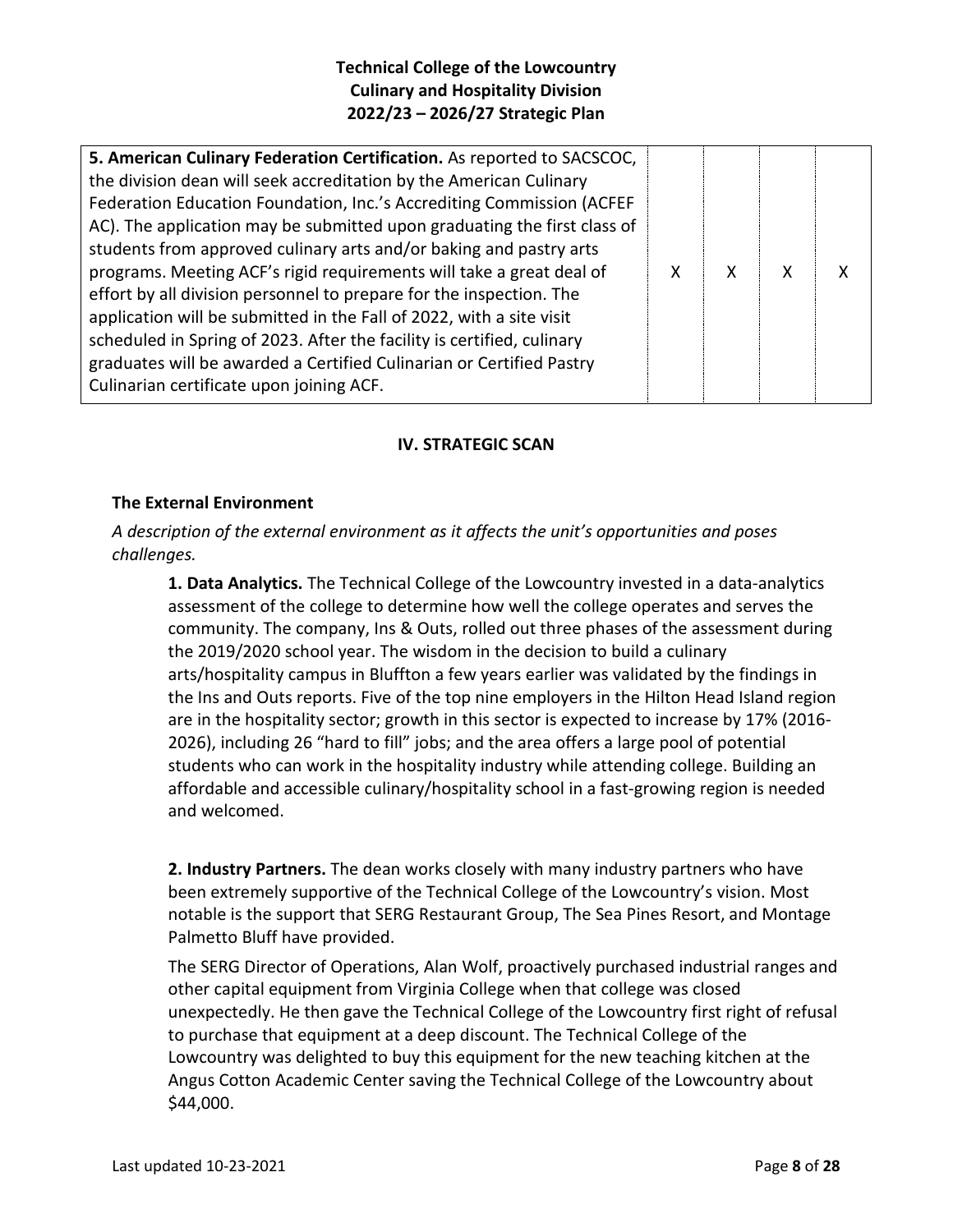The Sea Pines Resort Director, Matt Roher, has been a staunch advocate for the Technical College of the Lowcountry's expansion into the culinary/hospitality sector by hosting the annual Chef's Table gala, a huge fundraiser for the Technical College of the Lowcountry.

The Montage Palmetto Bluff Resort Executive Chef, Nathan Beriau, has actively supported the new campus planning efforts and selflessly supported every fundraising event held since 2017.

Industry support has been critical to the college's ability to start offering culinary labs 18 months before the new campus would be completed. The dean's relationship with vendors such as Rational and Ecolab produced tangible financial results. Both companies stepped up to loan the Technical College of the Lowcountry a combi oven (worth \$7,000) and a dishwasher (worth \$10,000), respectively. Beaufort County generously donated a great deal of shelving, equipment, and smallwares from the old Buckingham restaurant worth thousands of dollars. This level of networking has allowed the college to complete the Angus Cotton Academic Center teaching kitchen within a tight budget and open the kitchen for classes in March 2020.

**3. Internships.** It is worth noting that every student who wants a job in hospitality will have no trouble finding good work in the low country of South Carolina and southern Georgia. The Ins & Outs data showed that demand for culinarians and hospitality staff is very strong. There are many opportunities for students to work during college in their field of study and for them to volunteer their services during special college-sanctioned goodwill events at well-known resorts. Every degree-seeking student is required to work with industry or the college as an intern for 10 weeks for credit. Students can build noteworthy resumes using these opportunities along with their other achievements. The networking opportunities are plentiful and often lead to stable, long-term employment for the students.

**4. Workforce Shortage**. The local community requires skilled graduates immediately as the shortage of employees is dire. The difficulty in finding trained cooks and other staff positions has forced some restaurants to close, a problem that existed even before COVID and continues to cause disruptions in the hospitality industry statewide. Most students attend college part-time while working and raising families. Developing a pipeline of students is a gradual process that will take several more years before significant numbers of students will graduate and be ready to take on responsible positions. In addition, it is not uncommon for employers to encourage students to abandon their studies to work full-time for them. The dean is often challenged to encourage those students to take the high road and finish what they started and dreamed to accomplish when they enrolled.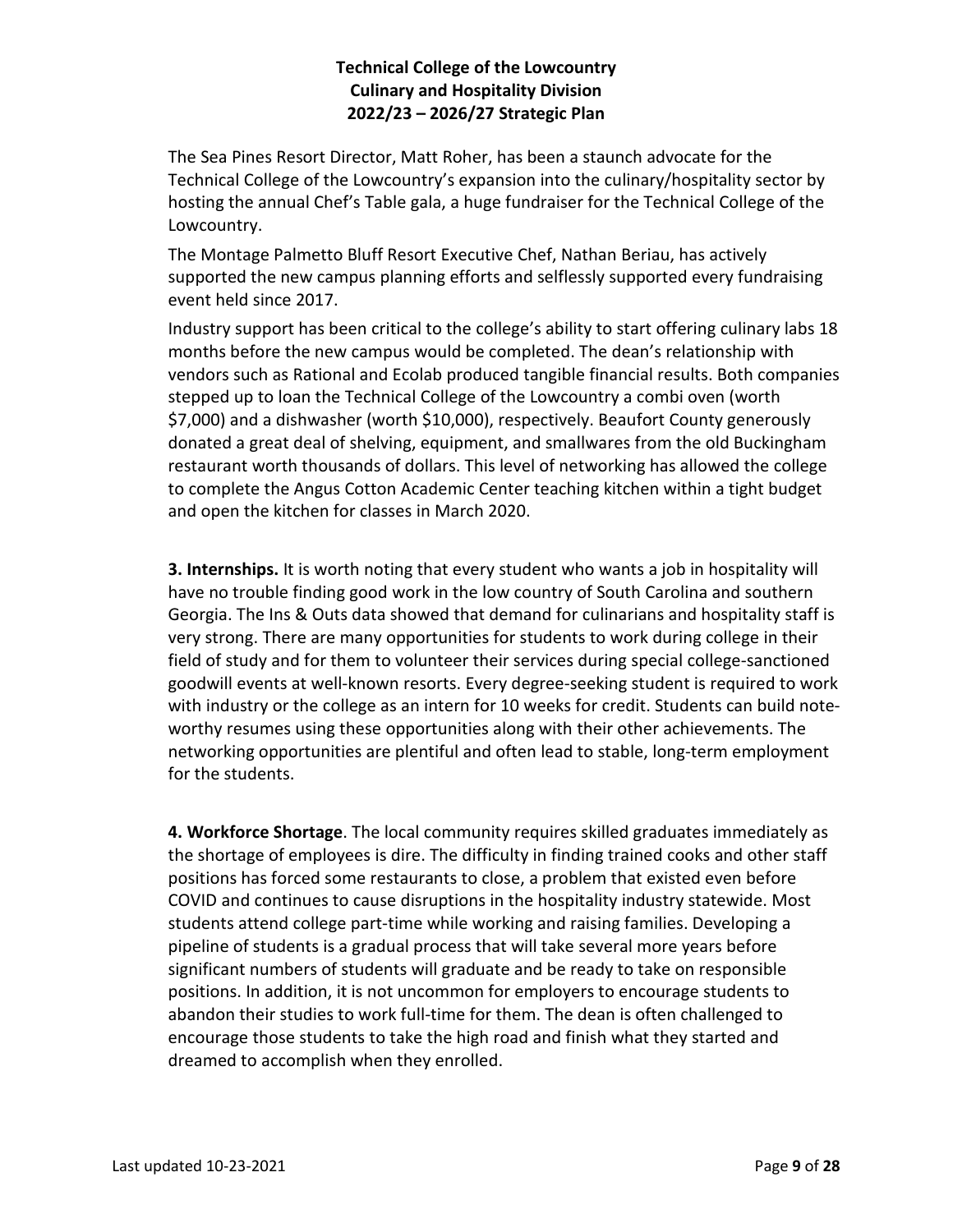**5. Special Events.** The primary focus of the Culinary Institute of the South is to provide a quality education for matriculated students who are motivated, willing, and able to enter the workforce in their chosen profession. One stated purpose of the Buckwalter Place campus is to use 2<sup>nd</sup> floor event space and the Foodseum<sup>™</sup> for special events. Events are not a part of this division's mission; they fall under the purview of the VP of Administration. Because events take place in spaces managed by the Culinary and Hospitality dean, the college event planner should coordinate all activities with the dean. Costs associated with event planning (e.g., caterers, catering supplies, and rental contracts for dishware, linens, cleaning, etc.) are managed by the VP of Administration. The division has not budgeted for equipment or supplies to support event planning or catering. The division dean, as steward of assets in the Buckwalter Place campus, may be asked to support the VP of Administration with events taking place in the Culinary Institute of the South facility. All decisions regarding the use of any kitchen assets, faculty/staff, and/or students ultimately rests with the dean.

**6. Bachelor's Degree Opportunity for Graduates.** In October 2021, the University of South Carolina at Beaufort (USCB) and the Technical College of the Lowcountry signed a Memorandum of Understanding (MOU) that includes three course articulation agreements. USCB pledges to accept no more than 90 credit hours toward a bachelor's degree in Hospitality Management. This MOU maps the courses from the three associate degrees offered by the Culinary Institute of the South, specifically, culinary arts technology, baking and pastry arts, and hospitality/tourism management. Students who graduate from the Technical College of the Lowcountry with one of these degrees may transfer to USCB with two or more years of the bachelor's course work completed, depending upon what courses they can transfer from the Technical College of the Lowcountry and any other colleges that they had attended.

**7. Continuing Education and Workforce Development.** Plans for continuing education and adult education programs have been on hold while the college's focus has been to recruit and educate matriculated students to prepare them for the workforce. The communities' demand for the college to offer short-term courses in culinary arts and baking and pastry arts is growing as the new campus at Buckwalter Place is nearing completion. The college Continuing Education Department plans to use the Angus Cotton Academic Center teaching kitchen for adult education and continuing education classes. This is a good fit because interested community partners have customers who live and work within 20 miles of this location and the Sun City development, located across the street, has a large senior population eager to participate. If done well, offering such courses will foster good will in the community and bring in revenue to cover the direct and indirect costs of the facility, food/non-food, and staff.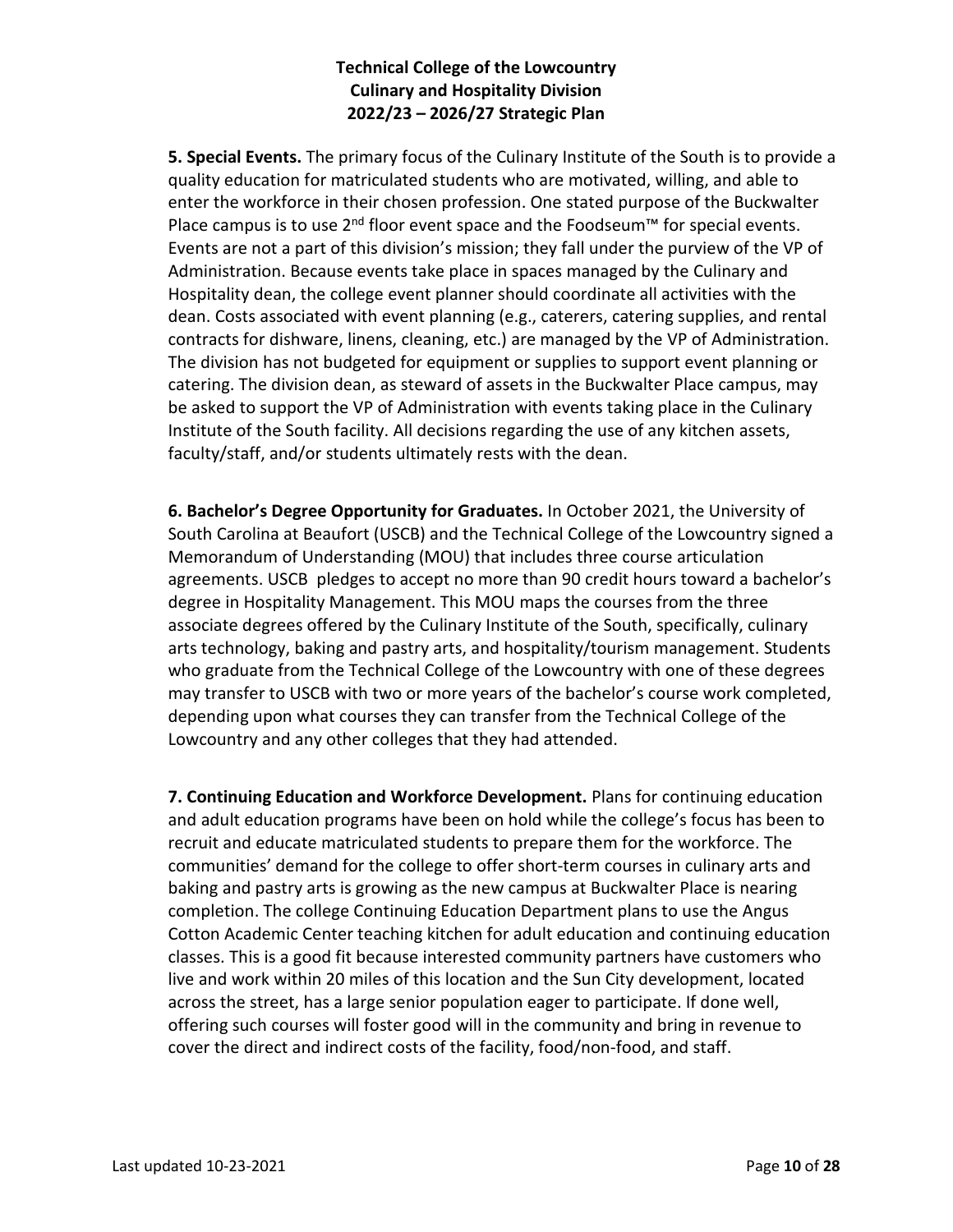**8. Apprenticeship Carolina.** Apprenticeship Carolina™, a division of the SC Technical College System, is committed to creating and strengthening career pathways. The Culinary and Hospitality division supports high school students in the hospitality fields who sign youth apprenticeship agreements with Apprenticeship Carolina™. In Jan 2021 a high school student interested in a career in hospitality registered as an apprentice with Palmetto Dunes Oceanfront Resort. The hope is that this student, and future apprentices, will chose to attend the Technical College of the Lowcountry as a college student in the future.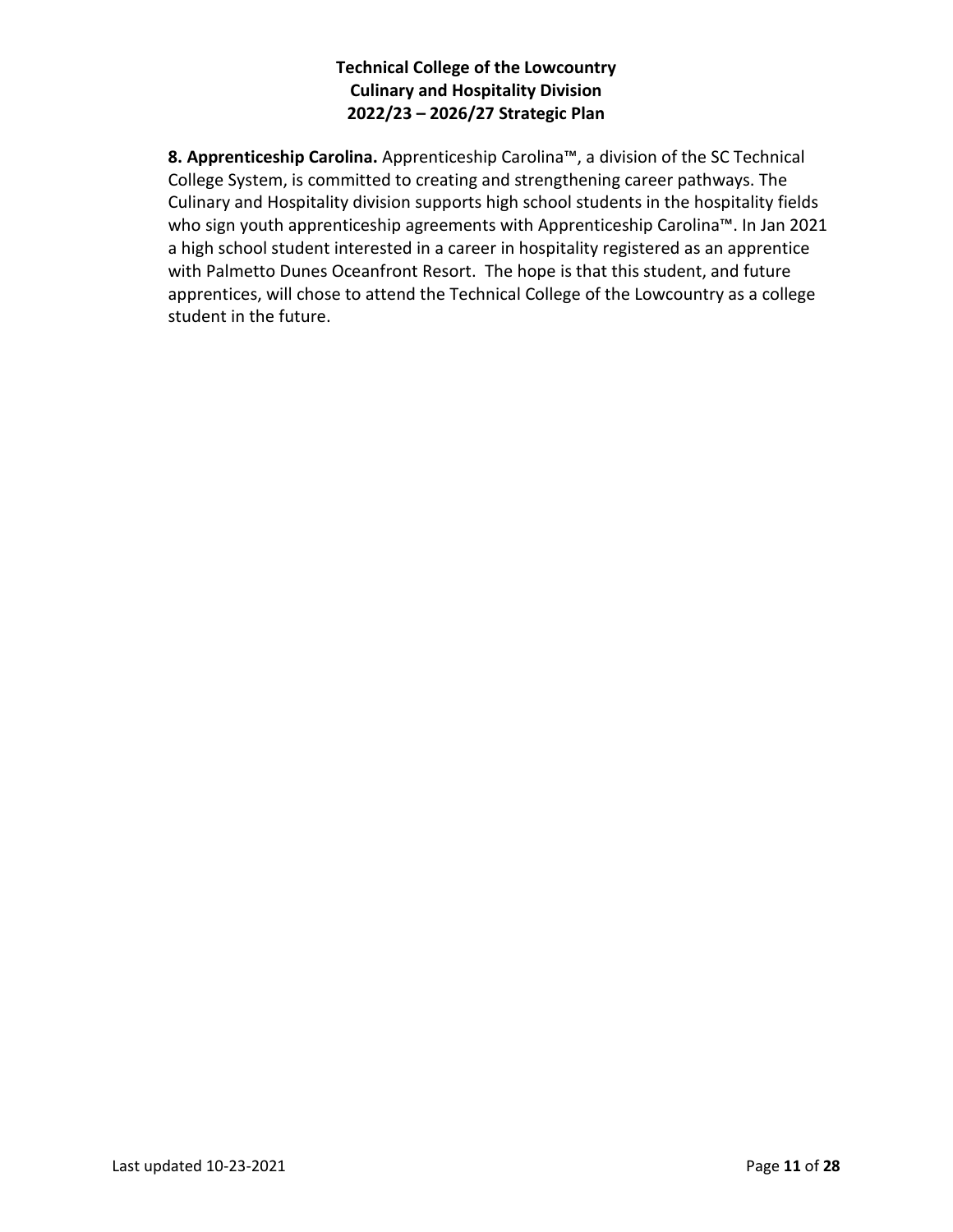#### **The Internal Environment**

*A description of the internal environment as it affects the unit's opportunities and poses challenges. Discussion of, as appropriate:*

- *• Recent successes and other strengths that your unit will build upon*
- *• Areas needing to be improved or else reduced*

## **1) Recent Successes and Other Strengths.**

**1. Curriculum Development.** Developed three new associate degree programs (Culinary Arts Technology and Hospitality/Tourism Management, and Baking and Pastry Arts) and four new certificate programs. Three of the certificates are contained 100% within their degree counterpart to ensure that students who earn a certificate can easily parlay into a degree program applying all credits earned. Courses selected provide a balanced curriculum for technical skills, managerial knowledge, and leadership opportunities. In keeping with the plan to fast-track programs, most major courses are planned for 7 week terms. This presents students with flexible options to take 1-4 classes each 7 weeks.

**2. Learning Resources and Accreditation.** The collaboration between the Technical College of the Lowcountry Learning Resources staff has been outstanding in every way. The Culinary and Hospitality dean and the Learning Resources dean independently conducted extensive research and teamed up to write the application packages, for the three degrees and four certificates for the state and SACSCOC. She made it look easy and regularly kept the division informed as she accepted this important role for the college. When the computer lab was unavailable for students to take the national safety and sanitation test, the resource center stepped up and provided enough laptop computers to allow the testing to take place in the classroom. This was an unusually kind and helpful level of support.

**3. Course Development.** By mid-2021, the dean and department chair have researched and developed about half of the 40 required courses in the curriculum. Over the next few years, 6-8 new courses will be added each year as needed to create an effective pipeline to enable students to graduate in two years. This includes several exciting elective-only courses to keep the curriculum fresh. The intention is to have all courses taught in person. A few courses may be offered online, if necessary. In fact, the Ins and Outs team (introduced in the external environment section) pointed out the fact that 10% of the Technical College of the Lowcountry's courses were "at risk" and that nearly all of them were being taught online. This is problematic because so many students require developmental or basic courses before they can begin their programs and losing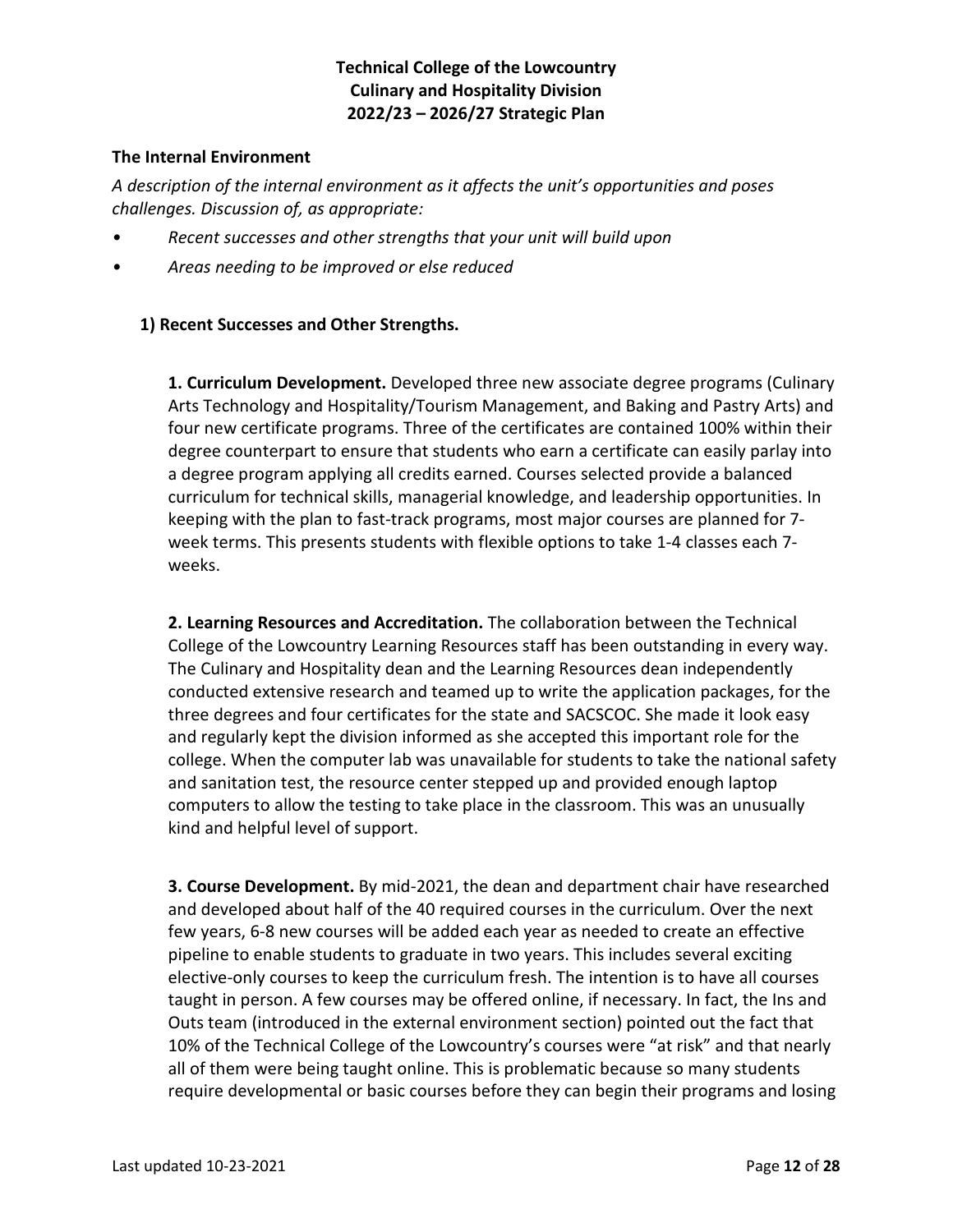these students in an online format may mean that they never enter programs that the division has to offer. Taking that one step further, the word hospitality implies that students need to comfortably interact with their instructors, fellow students, and the public to be successful in their chosen profession. Therefore, there is a great need for inperson learning for most, if not all, courses required by the division's students.

**4. Building Designs and Equipment.** Analyzed construction plans for the Angus Cotton Academic Center kitchen and the Buckwalter Place campus on Venture Drive and steered early design decisions regarding the placement of kitchens/ classrooms, workflow, and culinary/hospitality equipment required. Redesigned the Angus Cotton Academic Center kitchen to shave \$100,000 from the price; obtained donated/discounted capital equipment for the teaching kitchen worth ~\$100,000. Made similar cost-saving decisions for the Buckwalter Place campus on Venture Drive.

**5. Division Organization and Planning.** Continue to create organizational spreadsheets that serve as blueprints for the operation of the division to include a credit-hour worksheet, classroom capacity plan, master time-slot schedule, templates for semester schedules, cross-reference of courses, and many more. These worksheets help convey complex planning processes to leaders within the college for consistency of messaging and progress the decision-making processes with facts and visually appealing charts.

**6. Partnering with Admissions and Navigator.** The dean developed a close working relationship with the admissions director and the new division navigator to ensure that students get high quality advice based on curricula and division policies. He redirects new students to the navigator for consistent messaging and individualized services and hosts career fairs dedicated to this division to bring in prospective students interested in a career in culinary, baking, or hospitality.

**7. Partnering with the Technical College of the Lowcountry Academic Deans.** The dean crafted and presented a detailed plan for the Spring 2022 semester to the Arts and Sciences and Business and Technologies deans in Jul 2021. The plan is to offer key general education courses (in person) at the Buckwalter Place campus at times that fit within major academic and laboratory class schedules. This helps streamline student schedules and enables them to complete a degree in five semesters as recommended in the curricula. This division's students prefer hands-on and in-person classes so offering most classes on one campus, versus two or three is a bonus for the students.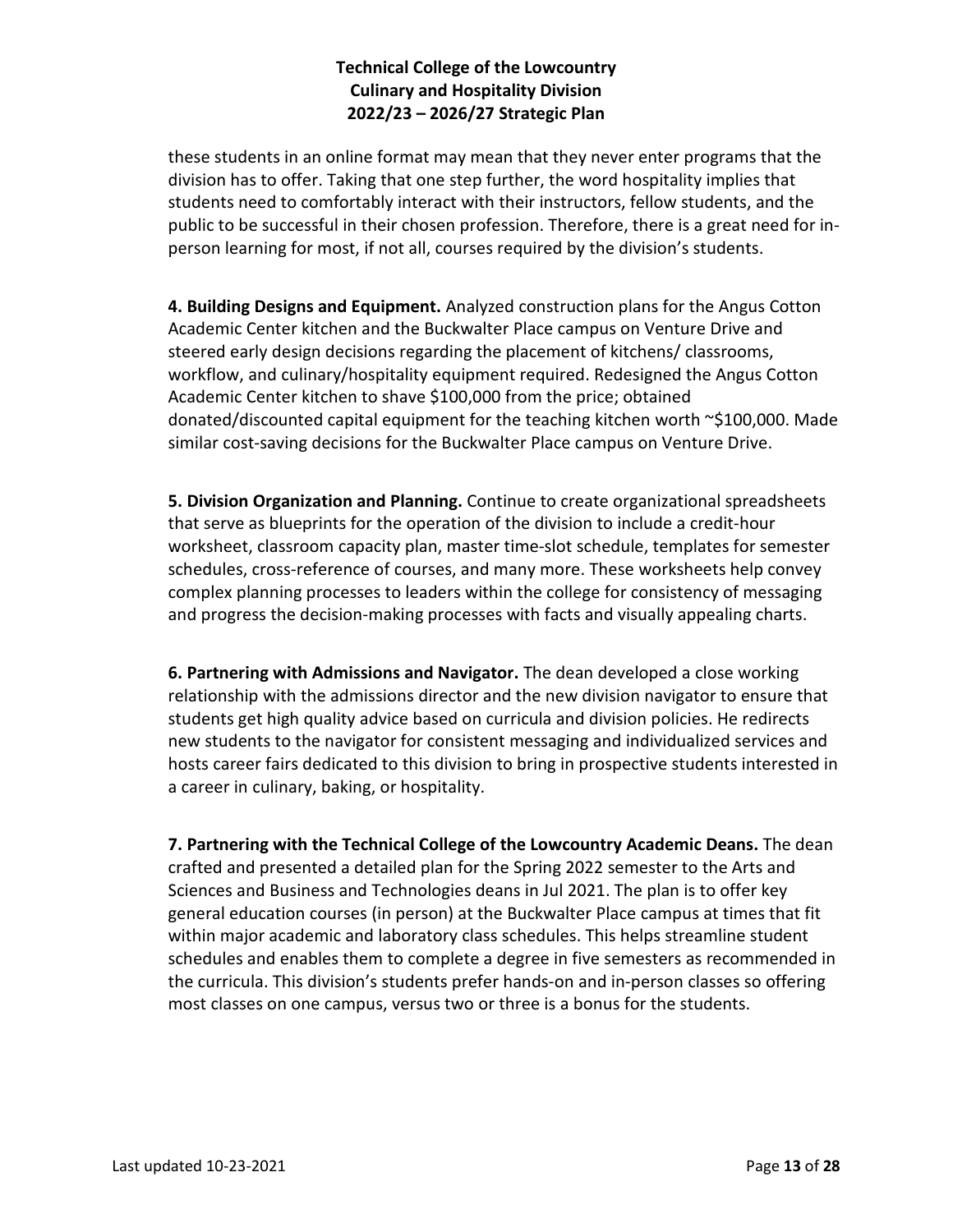**8. Creating a Path to Graduation.** The dean used the program flow of the certificate and degree programs to create a general course offering plan. That plan has required regular updates over the last two years due to limited kitchen availability. He recently hired three full-time faculty members to teach culinary arts and hospitality for the Fall 2021 terms and to roll out 6-8 new courses per year in various subject areas as required by the curricula. He may also need to hire one full-time faculty member to teach baking and pastry arts by the end of academic year 2021/2022. In between semesters the dean and his faculty will be concentrating on course design and development for the new courses and updating previously-designed courses to keep them fresh and relevant.

**9. Interdependency of Courses.** The Culinary and Hospitality Division is unique in that every laboratory course where food and baked goods are produced is dependent upon other laboratory classes being taught at the same time or in the same week. This approach was intentional to ensure that students benefit from all aspects of the operations of a business, which of course, is what they'll need in the workplace. One example of this dependency is found in the café. The HOS 256 Hospitality Management Concepts class works in the café receiving product from the culinary and baking and pastry classes to display and sell in the café. Those students will interact with the instructors and students of those classes, as well as the full-time café manager. In some cases where a class would normally be too small to run, it might be necessary to run the class to ensure that the café in in continuous operation throughout the year. The CUL 123 American Bistro class also provides prepared foods to the café such as sandwiches and salads. The plan is that the café manager will be supervised by the dean to ensure that student outcomes are managed without added layers of management.

**10. Credentialing as an Alternative Pathway.** From the very beginning of curriculum planning in the fall of 2018, the dean envisioned the importance of sub-degree certifications. The first three certificates were specifically derived by selecting courses required for the corresponding degree. For instance, the baking and pastry certificate is earned by taking eight courses of the 22 courses required for baking and pastry degree. A student who successfully completes a certificate can easily continue his/her studies to earn a degree with no loss of credits.

**11. Fast-Track Learning (7-Week Terms).** Since standing up the Culinary and Hospitality Division in 2018, major courses have been offered in two, 7-week terms per fall and spring semesters. Students have great flexibility in deciding how to structure their schedules based on their personal/professional needs. Students can move along in their program as fast as they want.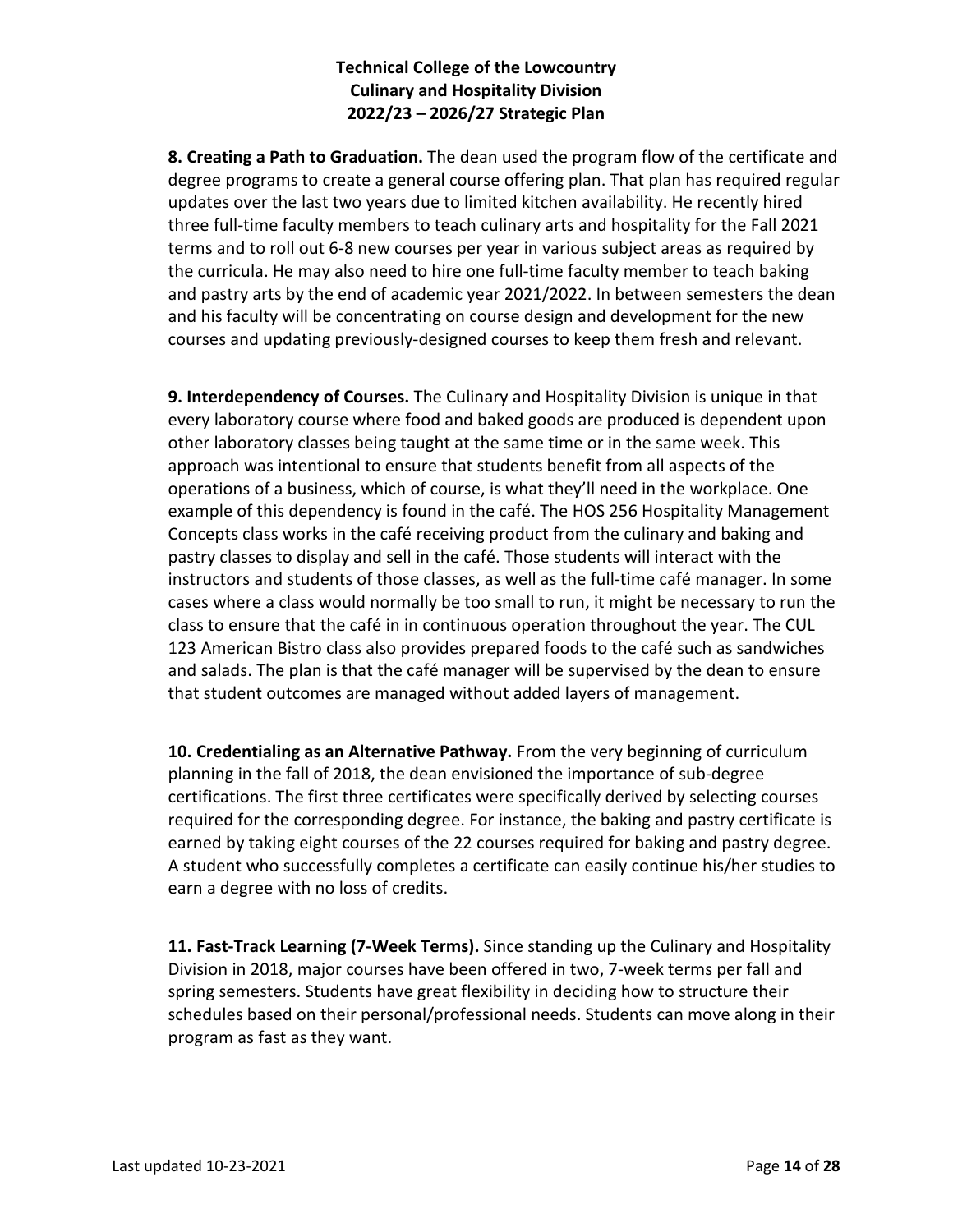#### **2) Areas Needing Improvement.**

**1. Steering Committee.** A Technical College of the Lowcountry steering committee and/or multi-disciplinary task force is critically important for the Technical College of the Lowcountry leadership to participate in solving a multitude of challenges with the brand-new division and campus. In the summer of 2021, the VP of Administration began to host regular meetings with her support staff to discuss plans and responsibilities for the opening of the new campus. These meetings are forming a team of stakeholders in procurement, facilities, security, IT, and operations to work out policies and procedures, as well as address inevitable challenges facing the team. This is an area that will continue to require leadership support, at least for the near term, especially since some of the key personnel supporting the division work under the VP of Administration. Other senior leaders would benefit by joining the conversation about the Culinary Institute of the South's future.

**2. Procurement.** The process of procurement is a key area that is critical to the success of this division. Restaurant procurement is intensive and demanding because food must be ordered, delivered, and received "just-in-time. " Furthermore, kitchen equipment repairs cannot be delayed, especially when they involve the potential loss of costly and perishable food items. The policies and processes regarding the unique requirements of a food-service operation will require new processes be written to establish clear responsibilities. Training by the college procurement officer is necessary to ensure a successful operation and relationship.

**3. Corequisite Remediation.** In The Road Ahead for Community Colleges produced by Chronicle Intelligence, by Peter Monaghan, wrote, "Community colleges have been rethinking course offerings for years, and experts suggest that they will need to redouble these efforts going forward. One such reform is the push toward corequisite remediation, in which students start out in college-level classes with support on the side, rather than the traditional route of remedial courses that they have to pay for but don't receive credit for, tripping many of them up at the outset of their education." This division has been similarly challenged with getting new students into the program's major courses that require basic reading, writing, and math skills. Too many students are put off by having to take developmental courses before they can take lab classes. The division dean would like to explore ways to allow certain students to take courses as corequisites instead of prerequisites to allow them to get the college experience sooner, rather than later.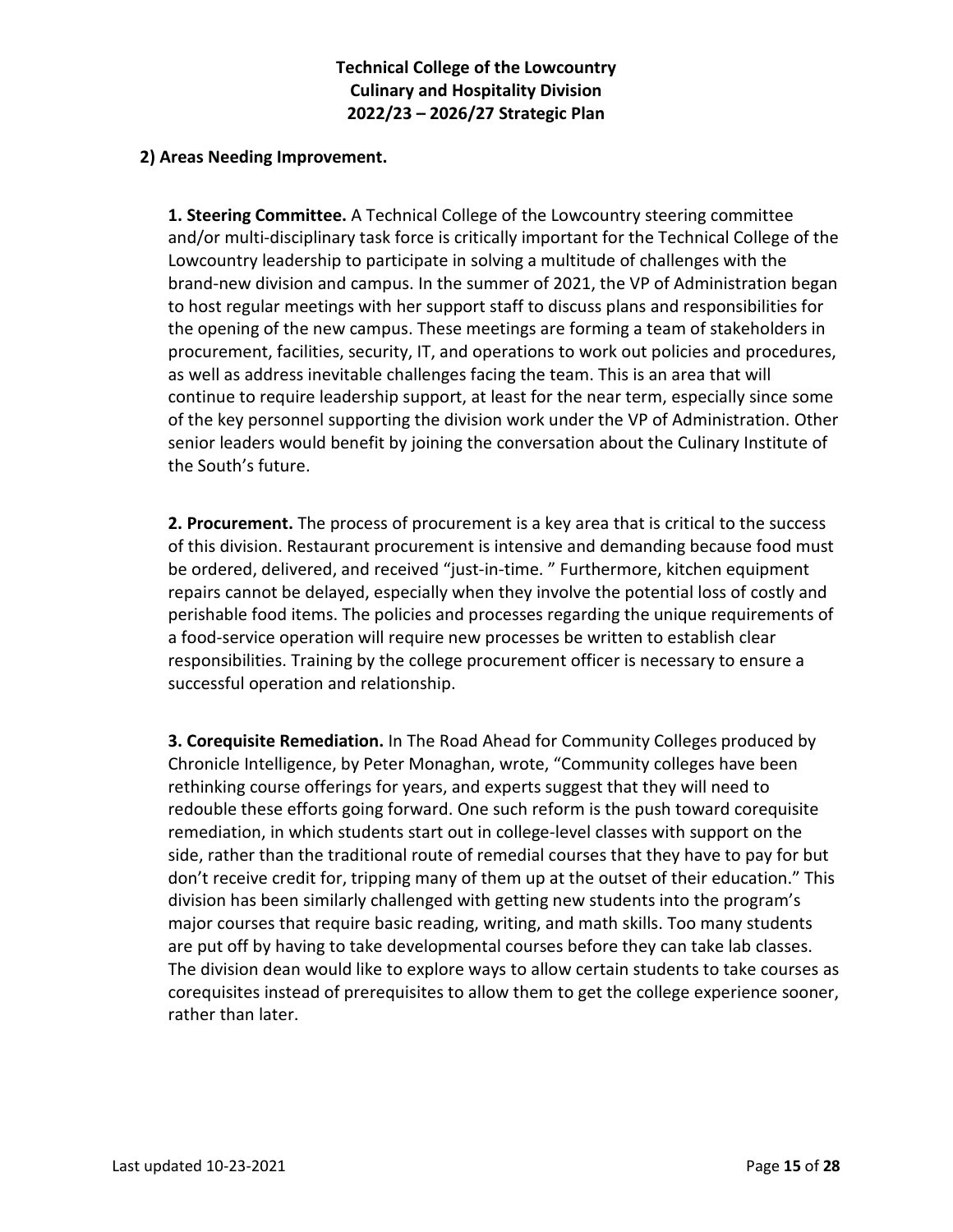#### **V. STRATEGIC FOCUS AREAS**

*A statement of the unit's strategic plan's primary strategic focus areas to be discussed in detail below. Focus areas are those areas of major emphasis that will allow the unit to maximize its opportunities and strengths and address the challenges discussed above. The focus areas should be aligned with the college's institutional goals.*

The following strategic focus areas were carefully selected as critical to the success of this division. They are:

- 1. Hire/Retain Credentialed, Expert Faculty
- 2. Create Robust, Challenging Courses
- 3. Recruit Motivated Students
- 4. Budget for Instructional Needs
- 5. Manage Long-Term and Short-Term Assets

#### **1. Strategic Focus Area**

#### **Hire/Retain Credentialed, Expert Faculty**

A. Objective

Hire and retain credentialled experts in their field, provide them with comprehensive course materials, assign them to teach courses for which they are best suited, and provide professional development opportunities.

B. Describe alignment with institutional goals

This focus area supports "Students" and "Academics" institutional goals. Clearly an institution of higher learning starts with faculty who are experts with the extraordinary ability to connect with adult students from all walks of life. Every student has a unique background, story, and motivation for attending college.

C. Success Criteria

Success is best measured by how the students respond to training. Some students may provide useful comments in end-of-course surveys; however, some students prefer to share their pleasure or displeasure directly with others. A personable dean is more approachable and more likely to receive unsolicited comments. Therefore, the dean's assessment will be based on direct observation, written surveys, and verbal feedback. A seasoned and hands-on dean knows which teachers are making an impact and which ones are not. Over a course of one or two semesters a clear picture of a teacher's effectiveness will begin to emerge. Success is also measured by how well the instructor adjusts to the academic standards of the college and the dean, including taking appropriate charge of the classroom, holding students accountable for their own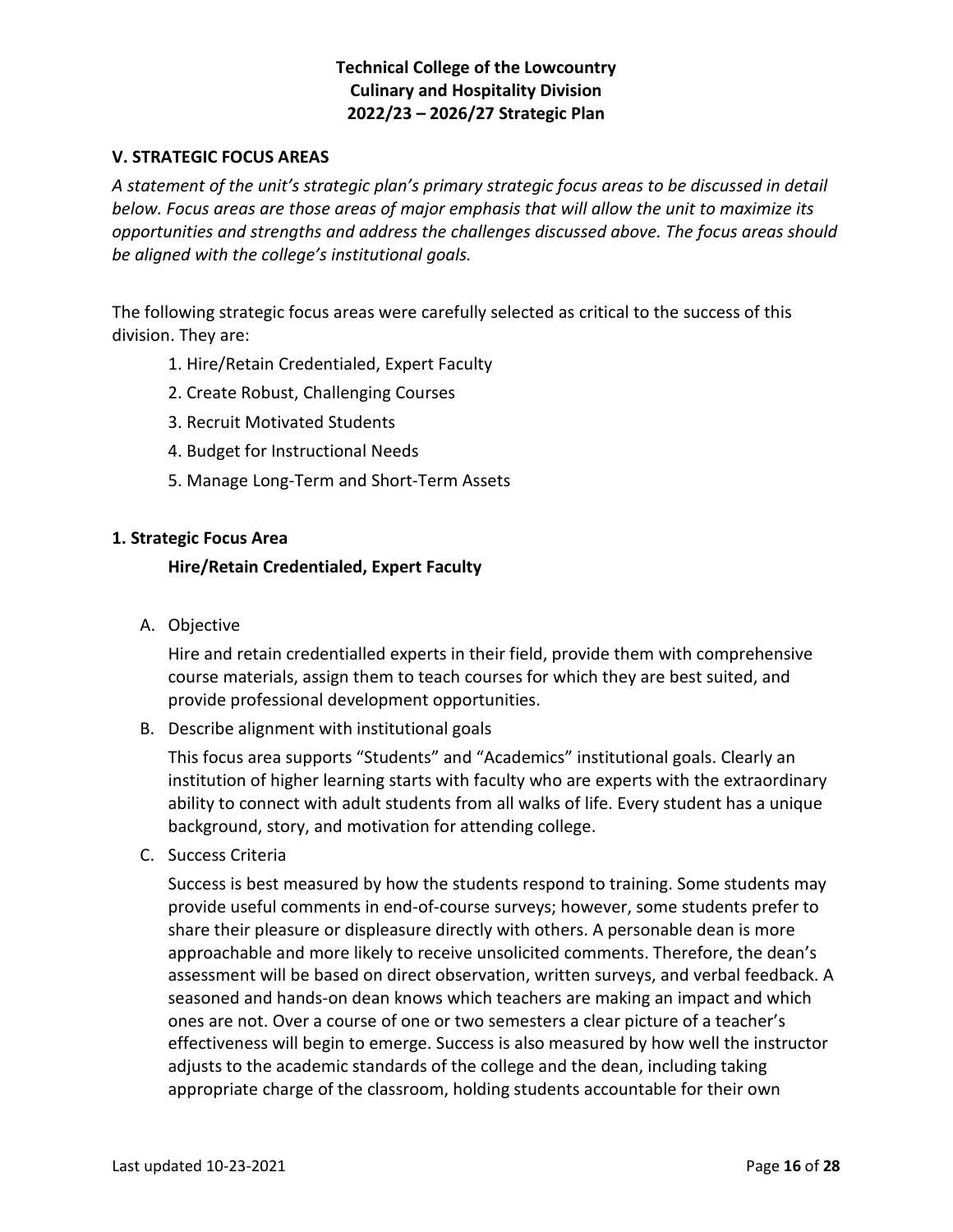actions/progress, responding to requests from inside and outside the college in a thoughtful, thorough, and timely way, and showing respect for fellow instructors and staff members. Such observations are not always measurable but clearly discernable in the day-to-day operations.

D. Implementation Plan and Tactics

This division includes 40 unique courses that support the Culinary Arts Technology, Baking and Pastry Arts, and Hospitality/Tourism Management degrees and the four certificates. Half the courses directly support the culinary and baking and pastry degrees/certificates and must be taught by college-educated chefs and the other half are academic hospitality courses that support all degree programs. Finding highly qualified chefs, with experience, degrees, and teaching skills is not an easy task. Most chefs meet one or two of these criteria, but rarely all three. Hospitality professionals often have a bachelor's degree or higher. The key to successful hiring is to see prospective instructors in action as chefs and/or instructors, preferably as adjunct instructors for the college. All full-time faculty will be offered professional development opportunities throughout the year, as funding allows.

E. Resources

Funding for professional development for full-time faculty.

F. Key Performance Indicators

Having dynamic professional development opportunities and adequate funding for all faculty during each academic year.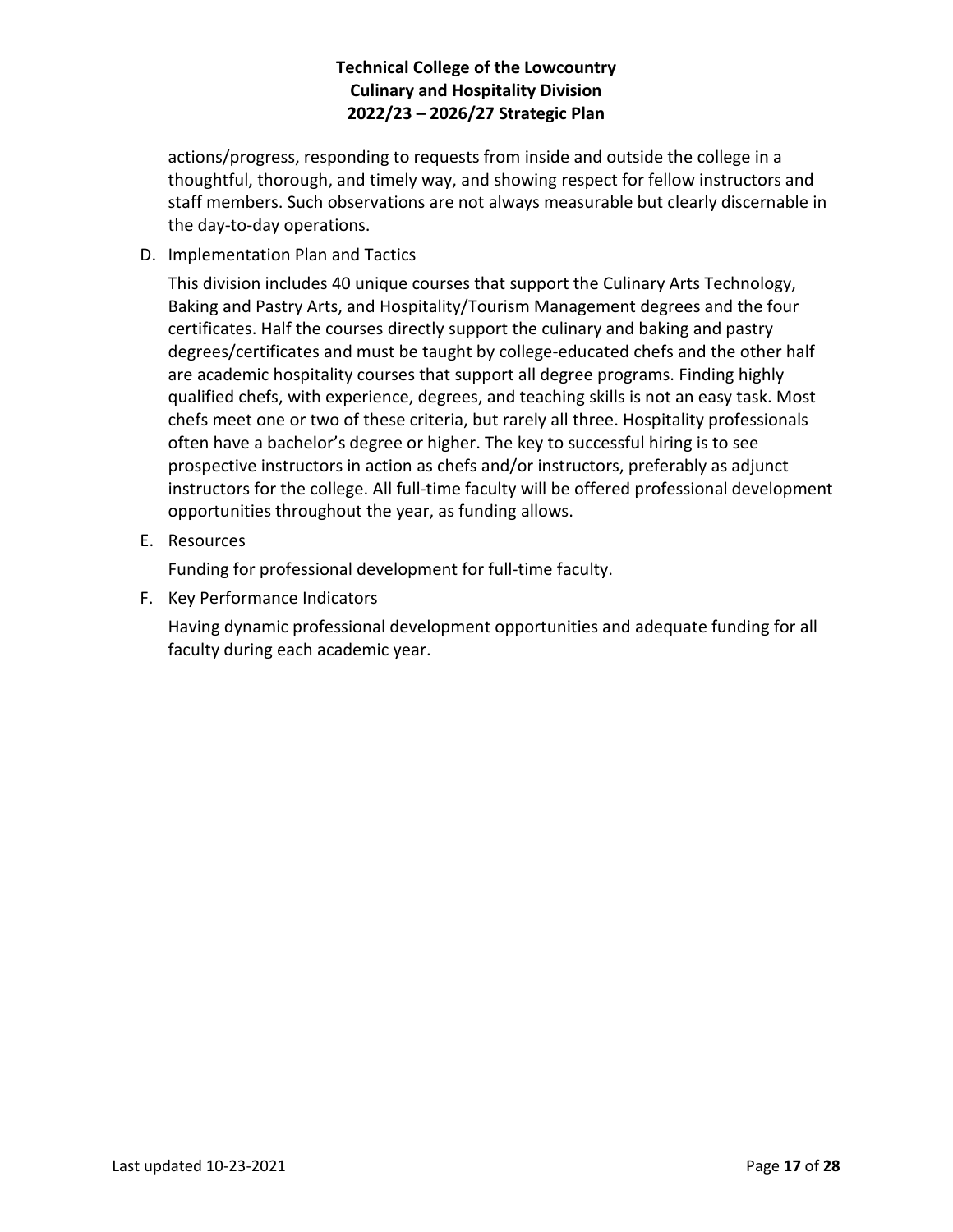#### **Strategic Focus Area #1**

#### **Hire/Retain Credentialed, Expert Faculty**

Hire and retain credentialled experts in their field, provide them with comprehensive course materials, assign them to teach courses for which they are best suited, and provide professional development opportunities.

| <b>Steps</b>  | <b>Description</b>                                                                                                                                                                                                                | <b>Timeline</b>                                                 | <b>Primary Actors</b>                                      | <b>Resources</b>                                      | Assessment/<br><b>Measure</b>                                                                  |
|---------------|-----------------------------------------------------------------------------------------------------------------------------------------------------------------------------------------------------------------------------------|-----------------------------------------------------------------|------------------------------------------------------------|-------------------------------------------------------|------------------------------------------------------------------------------------------------|
| $\mathbf{1}$  | Hire full-time baking and pastry<br>chef instructor. Write job<br>description for instructor for<br>baking and pastry arts and<br>request position. Advertise<br>position. Interview and hire chef.<br>Begin orientation process. | For academic<br>vear<br>2022/2023<br>$1$ Jan $-$ 30 Jun<br>2022 | Dean, VP<br>Academic<br>Affairs, Human<br><b>Resources</b> | Time and<br>funds to cover<br>the salary              | Having a<br>qualified<br>baking and<br>pastry chef<br>instructor<br>onboard by 31<br>Jul 2022. |
| $\mathcal{L}$ | Assess additional full-time<br>instructor needs for the<br>2022/2023 academic year,<br>submit position requests to VP<br>Academic Affairs. Complete<br>documentation, advertise,<br>interview, and hire.                          | For academic<br>year<br>2022/2023<br>$1$ Jan $-$ 30 Jun<br>2022 | Dean, VP<br>Academic<br>Affairs, Human<br><b>Resources</b> | Time and<br>funds to cover<br>the salaries            | Having<br>qualified<br>instructors<br>onboard by 31<br>Jul 2022.                               |
| 3             | Assess adjunct instructor needs<br>for the 2022/2023 academic<br>year. Begin a search for local<br>talent for adjunct teaching.                                                                                                   | For academic<br>year<br>2022/2023<br>$1$ Jan $-$ 30 Jun<br>2022 | Dean, VP<br>Academic<br>Affairs, Human<br><b>Resources</b> | Time and<br>funds to cover<br>the assigned<br>classes | Having several<br>qualified<br>adjunct<br>instructors<br>committed by<br>31 Jul 2022.          |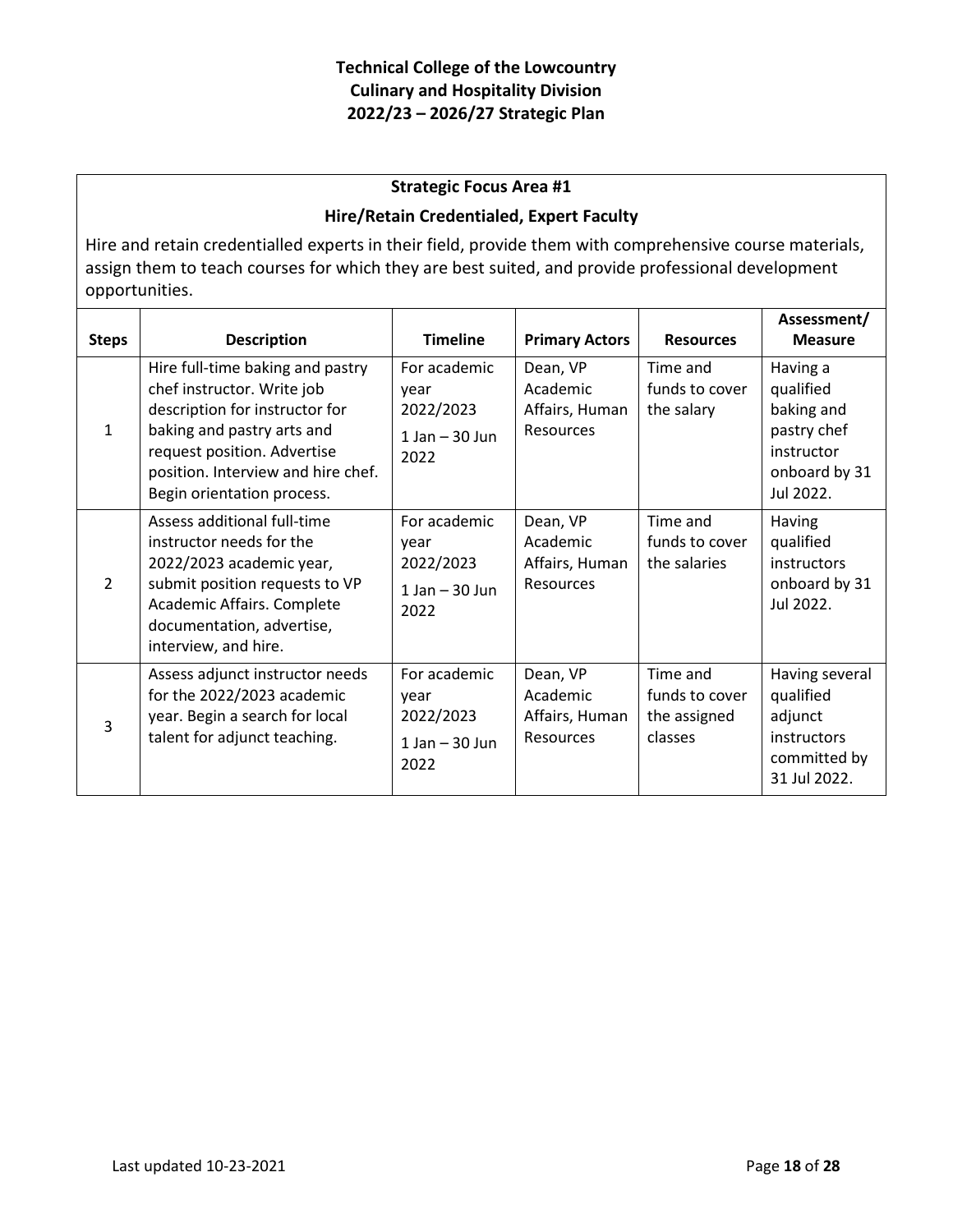#### **2. Strategic Focus Area**

#### **Create Robust, Challenging Courses**

A. Objective

Research best practices across the culinary education spectrum and develop robust and challenging courses, driven by industry needs . Conduct a deep-dive review every 12-18 months and update courses to keep them relevant and fresh.

B. Describe alignment with institutional goals

This focus area supports the institutional goals of "Academics", "Operations", and "Environment." There are a total of 40 courses that comprise the division's curriculum, 18 of which have been developed by the dean and department chair over the last three years. The dean has a plan to develop the remaining 22 courses through the end of calendar year 2023 using the expertise of division faculty. In addition, the courses already developed will need to be reviewed and updated as new instructors bring new ideas to the division.

C. Success Criteria

Success will be measured in terms of quantity and quality. The division will be on track when 6-10 courses are completed each academic year. However, the requirement is for robust and challenging courses; therefore, the true measure of success will be the result after peer reviews and thorough editing for the first release and comprehensive reviews and updating every 12-18 months thereafter.

D. Implementation Plan and Tactics

As stated previously, the dean plans to roll out 6-8 new courses every year as students' progress through the pipeline toward graduation. The new instructors will be tasked to help research and write the remaining courses required to support the degrees. It is well understood that full-time instructors, writing courses that they and adjuncts will teach, are more committed to the result than adjunct instructors, who are not paid to develop courses and should not be expected to do so. They are also most likely to embrace executing best practices and the continuous improvement of those courses as they teach the same courses from year to year.

E. Resources

The resources required to accomplish the research and writing of undeveloped courses, and updating existing courses, are full-time faculty.

F. Key Performance Indicators

As the courses are completed, catalogued, filed, taught, and refined, it will be the obligation of the dean to determine their merit over time.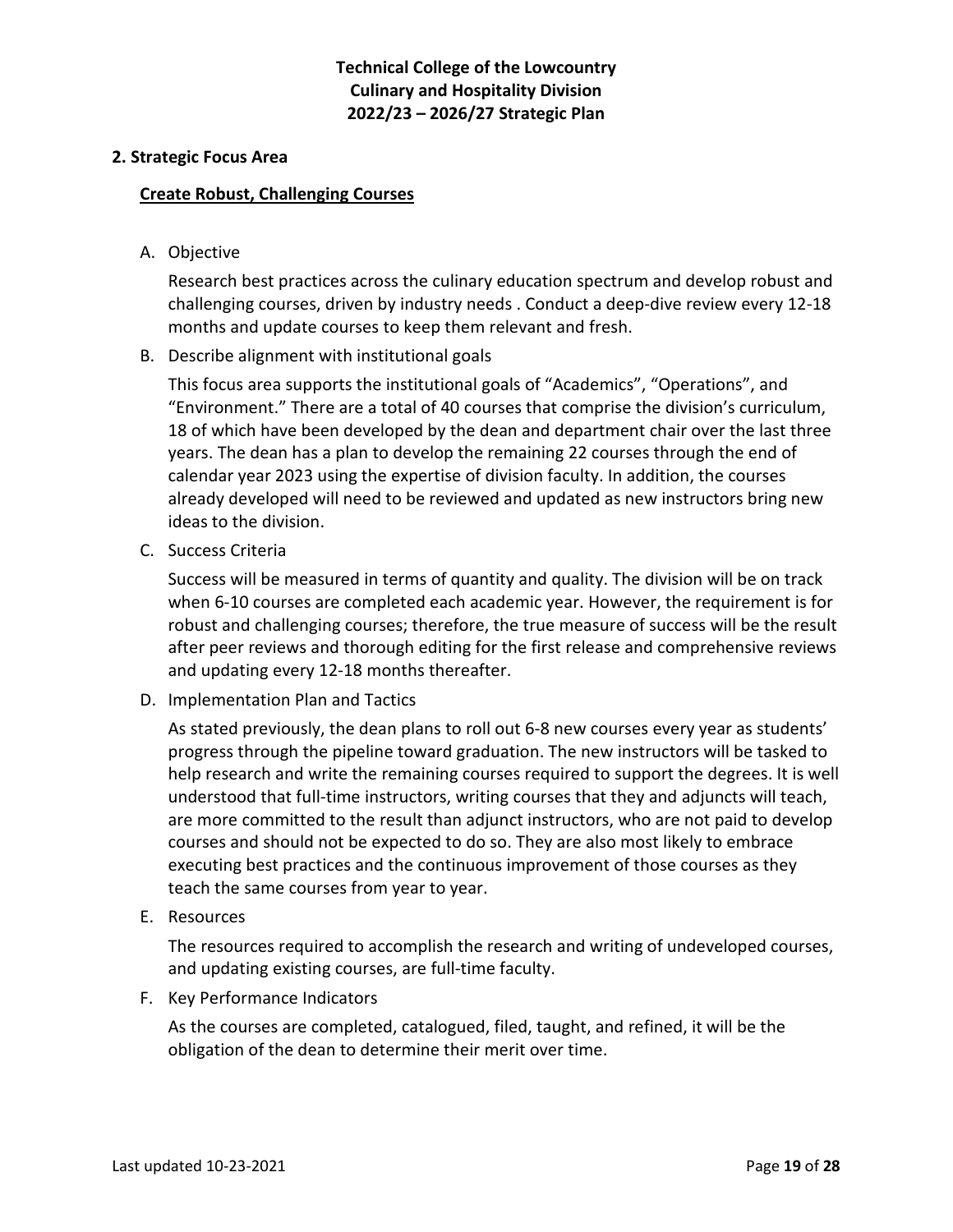#### **Strategic Focus Area #2**

#### **Create Robust, Challenging Courses**

Research best practices across the culinary education spectrum and develop robust and challenging courses. Conduct a deep-dive review every 12-18 months and update courses to keep them relevant and fresh.

|              |                                       |                   |                      |                  | Assessment/     |
|--------------|---------------------------------------|-------------------|----------------------|------------------|-----------------|
| <b>Steps</b> | <b>Description</b>                    | <b>Timeline</b>   | <b>Primary Actor</b> | <b>Resources</b> | <b>Measure</b>  |
|              | Write new or update the following     | For academic      | Dean and             | Each course      | Course is       |
|              | courses:                              | year              | division faculty     | will require     | completed,      |
|              | BKP 101 Introduction to Baking        | 2022/2023         |                      | approx. 20-30    | launched in     |
|              | BKP 109 Introduction to Cakes and     | $1$ Jan $-30$ Jun |                      | hours to         | BlackBoard,     |
|              | Decorating                            | 2022              |                      | review,          | taught at least |
|              | BKP 113 Laminated Doughs and          |                   |                      | research, and    | once, and       |
|              | <b>Pastries</b>                       |                   |                      | update           | reviewed        |
|              | <b>BKP 182 Artisan Breads</b>         |                   |                      |                  | favorably by    |
|              | CUL 101 Principles of Food            |                   |                      |                  | students        |
|              | Production I                          |                   |                      |                  | Preferably      |
|              | CUL 102 Principles of Food            |                   |                      |                  | peer-reviewed   |
|              | <b>Production II</b>                  |                   |                      |                  | if time permits |
|              | <b>CUL 123 American Bistro</b>        |                   |                      |                  |                 |
|              | CUL 215 Cuisine of the Americas       |                   |                      |                  |                 |
|              | <b>CUL 236 Restaurant Capstone</b>    |                   |                      |                  |                 |
|              | CUL 277 SCWE in Culinary Arts         |                   |                      |                  |                 |
| 1            | HOS 129 Storeroom and                 |                   |                      |                  |                 |
|              | Purchasing                            |                   |                      |                  |                 |
|              | HOS 132 Hospitality                   |                   |                      |                  |                 |
|              | <b>Communications and Leadership</b>  |                   |                      |                  |                 |
|              | HOS 135 Introduction to Dining        |                   |                      |                  |                 |
|              | Room Service                          |                   |                      |                  |                 |
|              | HOS 140 The Hospitality Industry      |                   |                      |                  |                 |
|              | HOS 155 Hospitality Sanitation        |                   |                      |                  |                 |
|              | HOS 171 Food and Beverage<br>Controls |                   |                      |                  |                 |
|              | HOS 235 Menu Planning                 |                   |                      |                  |                 |
|              | HOS 245 Hospitality Marketing         |                   |                      |                  |                 |
|              | HOS 250 Beverage Service              |                   |                      |                  |                 |
|              | Management                            |                   |                      |                  |                 |
|              | HOS 256 Hospitality Management        |                   |                      |                  |                 |
|              | Concept                               |                   |                      |                  |                 |
|              | <b>HOS 258 Convention Management</b>  |                   |                      |                  |                 |
|              | HOS 272 SCWE in Hospitality/          |                   |                      |                  |                 |
|              | <b>Tourism Management</b>             |                   |                      |                  |                 |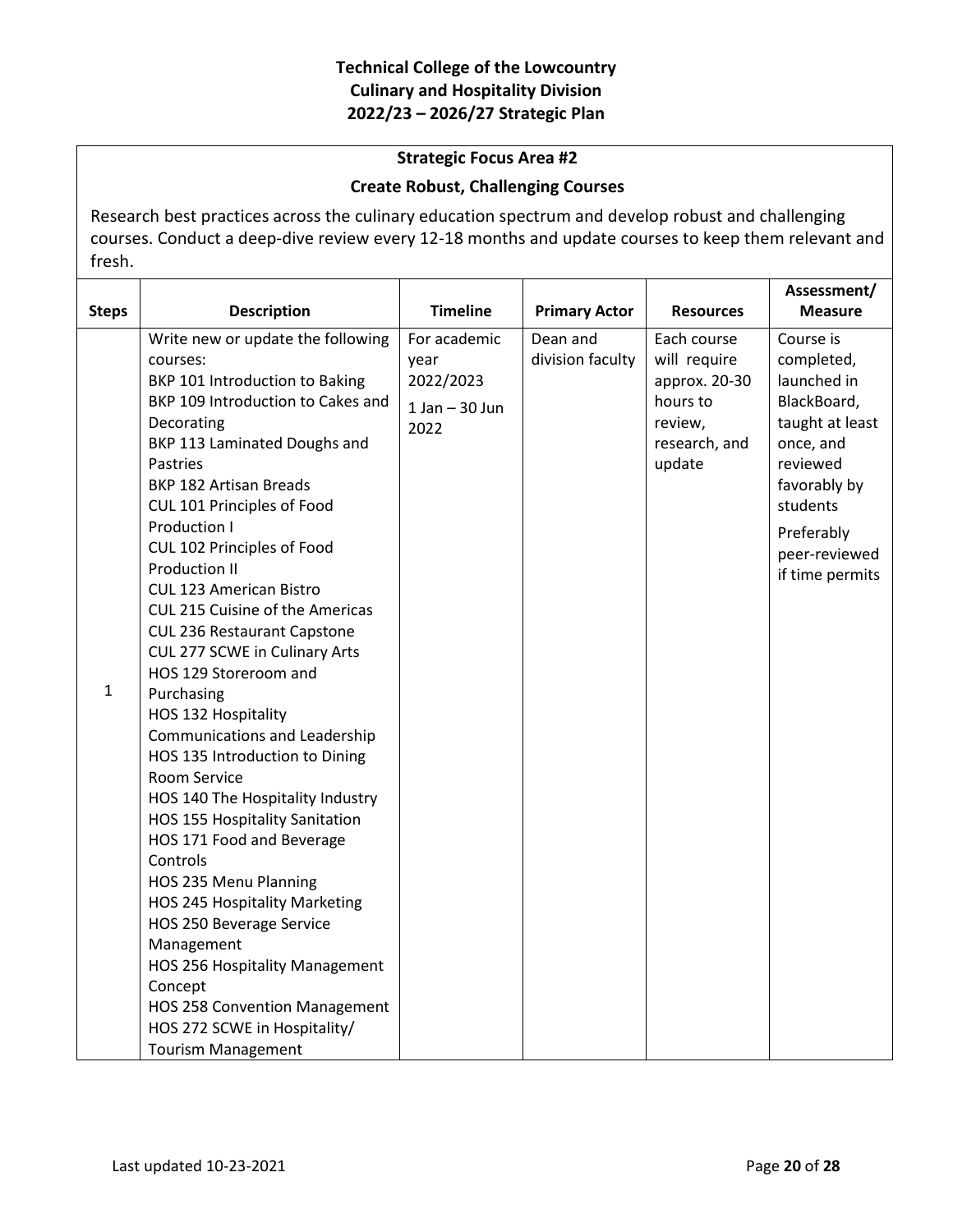|   | Develop the following courses:        | For academic       | Dean and         | Each course   | Course is       |
|---|---------------------------------------|--------------------|------------------|---------------|-----------------|
|   | BKP 118 Healthy Baking                | year               | division faculty | will require  | completed,      |
|   | BKP 181 Candies and                   | 2023/2024          |                  | approx. 60-80 | launched in     |
|   | Confectionaries                       | $1$ Jan $-$ 30 Jun |                  | hours to      | BlackBoard,     |
|   | <b>BKP 183 Plated Desserts</b>        | 2023               |                  | develop       | taught at least |
|   | <b>BKP 210 Advanced Cakes</b>         |                    |                  |               | once, and       |
|   | BKP 222 Chocolate and Sugar           |                    |                  |               | reviewed        |
|   | BKP 223 Wedding Cakes and             |                    |                  |               | favorably by    |
|   | <b>Decorating Techniques</b>          |                    |                  |               | students        |
|   | BKP 236 Baking and Pastry             |                    |                  |               | Preferably      |
|   | Capstone                              |                    |                  |               | peer-reviewed   |
|   | <b>CUL 118 Nutritional Cooking</b>    |                    |                  |               | if time permits |
|   | CUL 178 Farm to Plate                 |                    |                  |               |                 |
| 4 | <b>CUL 186 Mediterranean Cuisine</b>  |                    |                  |               |                 |
|   | CUL 299 Special Topics in Culinary    |                    |                  |               |                 |
|   | <b>Studies</b>                        |                    |                  |               |                 |
|   | <b>HOS 103 Nutrition</b>              |                    |                  |               |                 |
|   | HOS 141 Resort Development and        |                    |                  |               |                 |
|   | Management                            |                    |                  |               |                 |
|   | HOS 150 Hotel Management              |                    |                  |               |                 |
|   | <b>HOS 159 Hospitality Accounting</b> |                    |                  |               |                 |
|   | Applications                          |                    |                  |               |                 |
|   | HOS 264 Food and Beverage             |                    |                  |               |                 |
|   | Pairing                               |                    |                  |               |                 |
|   | HOS 265 Hotel, Restaurant, and        |                    |                  |               |                 |
|   | <b>Travel Law</b>                     |                    |                  |               |                 |
|   | HOS 298 Special Topics in             |                    |                  |               |                 |
|   | <b>Hospitality and Tourism</b>        |                    |                  |               |                 |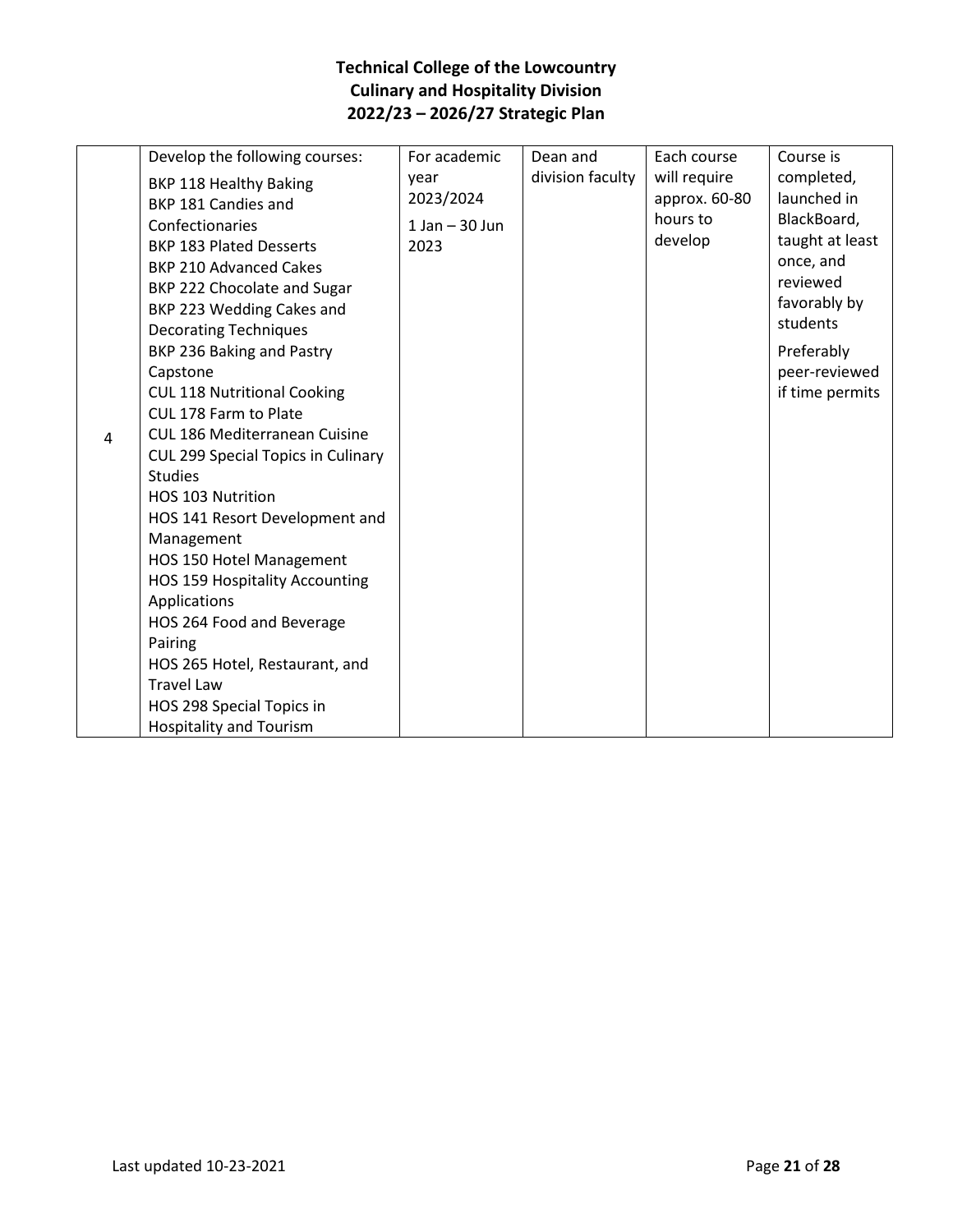# **3. Strategic Focus Area**

#### **Recruit Motivated Students**

A. Objective

Market the Culinary Institute of the South to attract adult students who have a sincere desire to become chefs, bakers, and hospitality managers eager to work in the industry.

B. Describe alignment with institutional goals

This focus area supports the "Students" institutional goal. To create an educational environment that promotes a high level of learning and technical skills, the school must start with outstanding instructors and curriculum. But the actual success is measured by the college's ability to attract students who are mentally prepared to immerse themselves into an academic environment and physically prepared to learn the technical skills required to be successful in the workforce. The hospitality field (in general) in the greater Beaufort County area, and the Culinary Institute of the South (in particular) naturally attracts a highly diverse workforce/student. From recent high school graduates to senior citizens, from the person of modest means to the well-to-do, we find one common interest: people love food and entertaining.

C. Success Criteria

The greatest challenge is to get students on the same track for success though they have many different strengths and weaknesses. Each instructor must set high standards but be prepared to educate with a special touch to bring all students to the same level of learning. Success depends on the ability to increase enrollment such that every lab is fully utilized and that students decide to continue their education full or part time until they graduate. This is measurable by the fact that the main culinary campus labs can accommodate about 168 students per semester, assuming 2/labs per student. The limited lab space is a benchmark by which we can determine success. The dean set a goal of reaching 75% capacity in the collective labs, or 126 occupied lab seats by the fall of 2022.

D. Implementation Plan and Tactics

The Ins & Outs team recommended a marketing mix: that includes traditional marketing (radio, tv, print, direct mail); internet marketing (Search Engine Optimization, Search Engine Marketing, Content Marketing, Over-The-Top (streaming), Social Media Marketing, Pay Per Click, Email Marketing); and old-fashioned face-to-face recruiting (personal outreach, public relations). Personal recruiting comes in many forms because most of our students are not recent high school graduates as normally seen in four-year universities.

Our students range in age from 17-70 years old, with an average age range of 28-35. The population born after 1985 are tech savvy, and the internet marketing strategy may work well. In addition, as the division dean and faculty members network with leaders in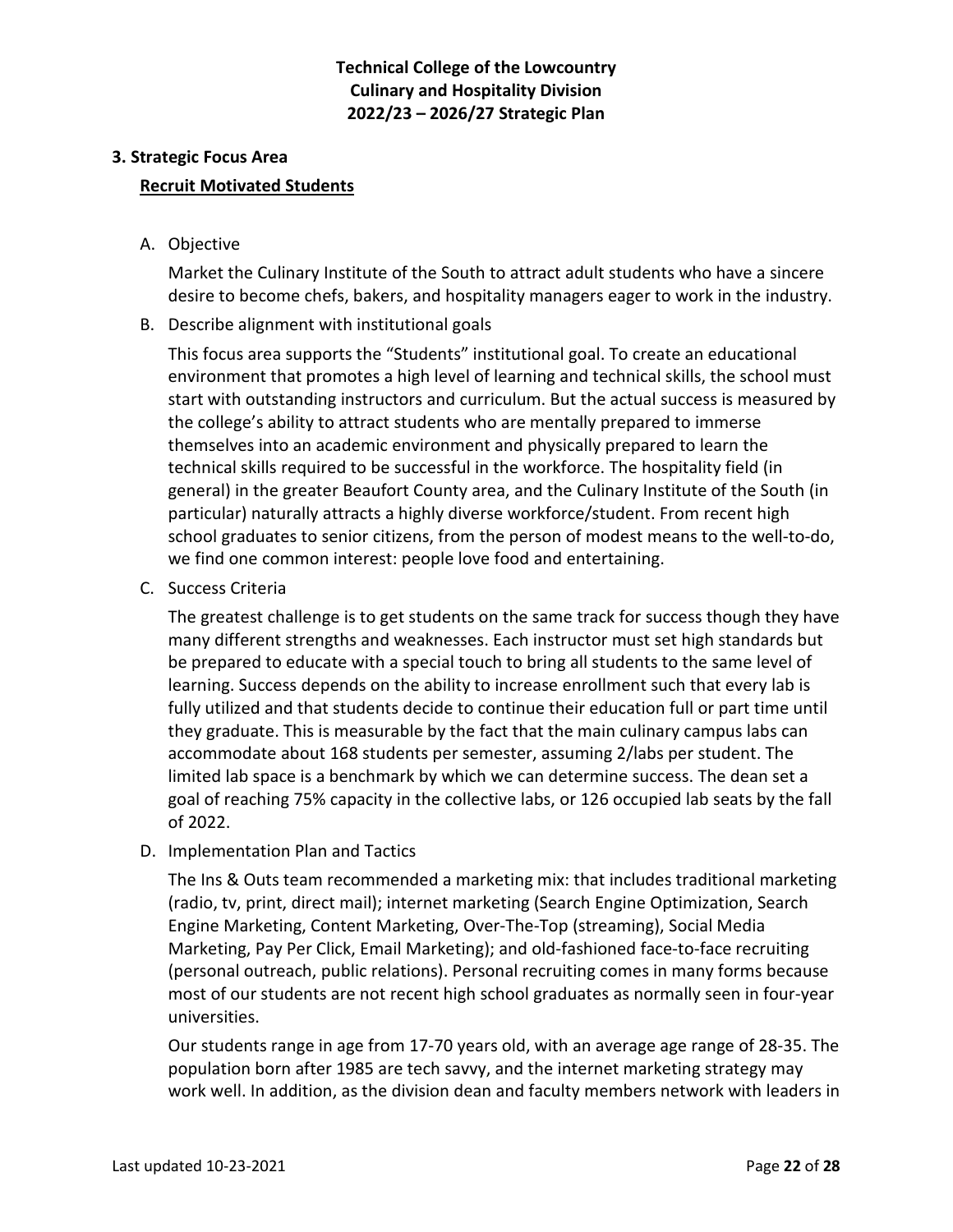the community, the word-of-mouth recruiting method often works well. Not surprising, some of our students have been cooking or working in other hospitality related fields but never achieved a degree before now. Those people make excellent students because they have experience and realize that earning a degree can help them advance in their careers. Offering experiential credit for life skills is a powerful incentive to get such students started. They also make excellent mentors and team partners in the labs and classrooms.

To attract high school juniors and seniors, we have unique opportunities to help them see themselves in a college setting learning a skill they are already practicing. Visiting local high schools as a guest lecturer allows students to hear our message and ask questions about the Technical College of the Lowcountry and the programs we offer. As a member of the South Carolina Restaurant and Lodging Association, we have a front row seat to the state's largest annual culinary and hospitality competitions for high school students. The dean serves as South Carolina's lead judge for the ProStart competition held each March. This forum allows the college to setup a booth at the statewide weekend competition held in March of each year with photographs, information, and gifts to attract prospective students.

Finally, the division invites Career and Technology Education (CATE) high school students, who achieve completer status, to submit a portfolio and pass a practicum for "advanced course credit" for up to five college courses. They also have the option to take courses on the college campus as juniors or seniors if their application to the college is accepted prior to graduation. Dual enrollment may be offered to a high school or career center for courses taught on a Technical College of the Lowcountry campus in accordance with a memorandum of agreement. The state prohibits colleges from offering dual enrollment courses to mixed audiences of students, e.g., students earning high school credits only and those earning both high school and college credits. Therefore, the college has tabled efforts to offer dual enrollment courses in culinary and hospitality on local high school campuses.

E. Resources

This focus area requires determination, planning, time, and energy from the marketing department and every faculty member. Internet marketing requires a budget based on approaches and faculty members are entitled to local travel for use of their private vehicles.

F. Key Performance Indicators

The retention rate is the measure of success in the recruiting efforts. Motivated students help raise the bar for all students in their classes. When students perceive a value in their education they are more likely to continue through to graduation.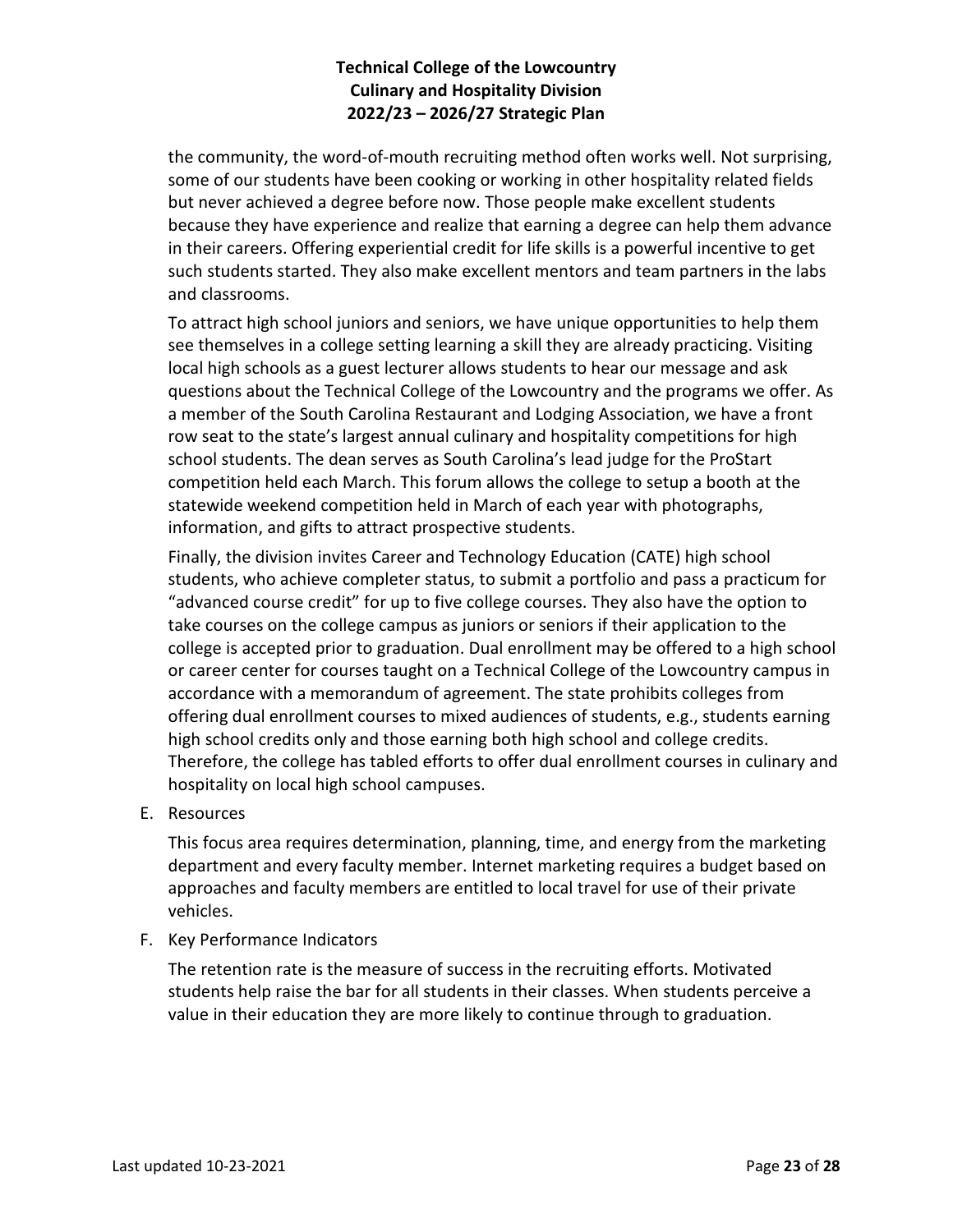## **Strategic Focus Area #3**

#### **Recruit Motivated Students**

Market the Culinary Institute of the South to attract adult students who have a sincere desire to become chefs, bakers, and hospitality managers eager to work in the industry.

| <b>Steps</b>   | <b>Description</b>                                                                                | <b>Timeline</b>                                      | <b>Primary Actor</b>                                           | <b>Resources</b>                                                    | Assessment/<br><b>Measure</b>                                             |
|----------------|---------------------------------------------------------------------------------------------------|------------------------------------------------------|----------------------------------------------------------------|---------------------------------------------------------------------|---------------------------------------------------------------------------|
| 1              | Participate in high school<br>advisory boards                                                     | As scheduled                                         | Dean and full-<br>time faculty                                 | Local travel<br>funds                                               | Number of<br>advisory board<br>meetings<br>attended                       |
| $\overline{2}$ | Provide guest<br>lectures/demonstrations in<br>high schools                                       | Once a<br>semester                                   | Dean and full-<br>time faculty                                 | Local travel<br>funds                                               | Number of<br>guest lectures/<br>demonstrations<br>given                   |
| 3              | Market the culinary/<br>hospitality programs to older<br>students already working in<br>the field | Target<br>timeframe:<br>Feb through<br>Aug each year | Technical<br>College of the<br>Lowcountry<br>Marketing<br>Dept | Advertising<br>dollars                                              | Percent of<br>career<br>professionals<br>enrolled in the<br>fall semester |
| 4              | Conduct individual/group<br>facility tours                                                        | As required                                          | Dean and full-<br>time faculty                                 | Release time<br>for tours<br>outside of<br>normal<br>business hours | Number of<br>tours given,<br>and number of<br>people toured               |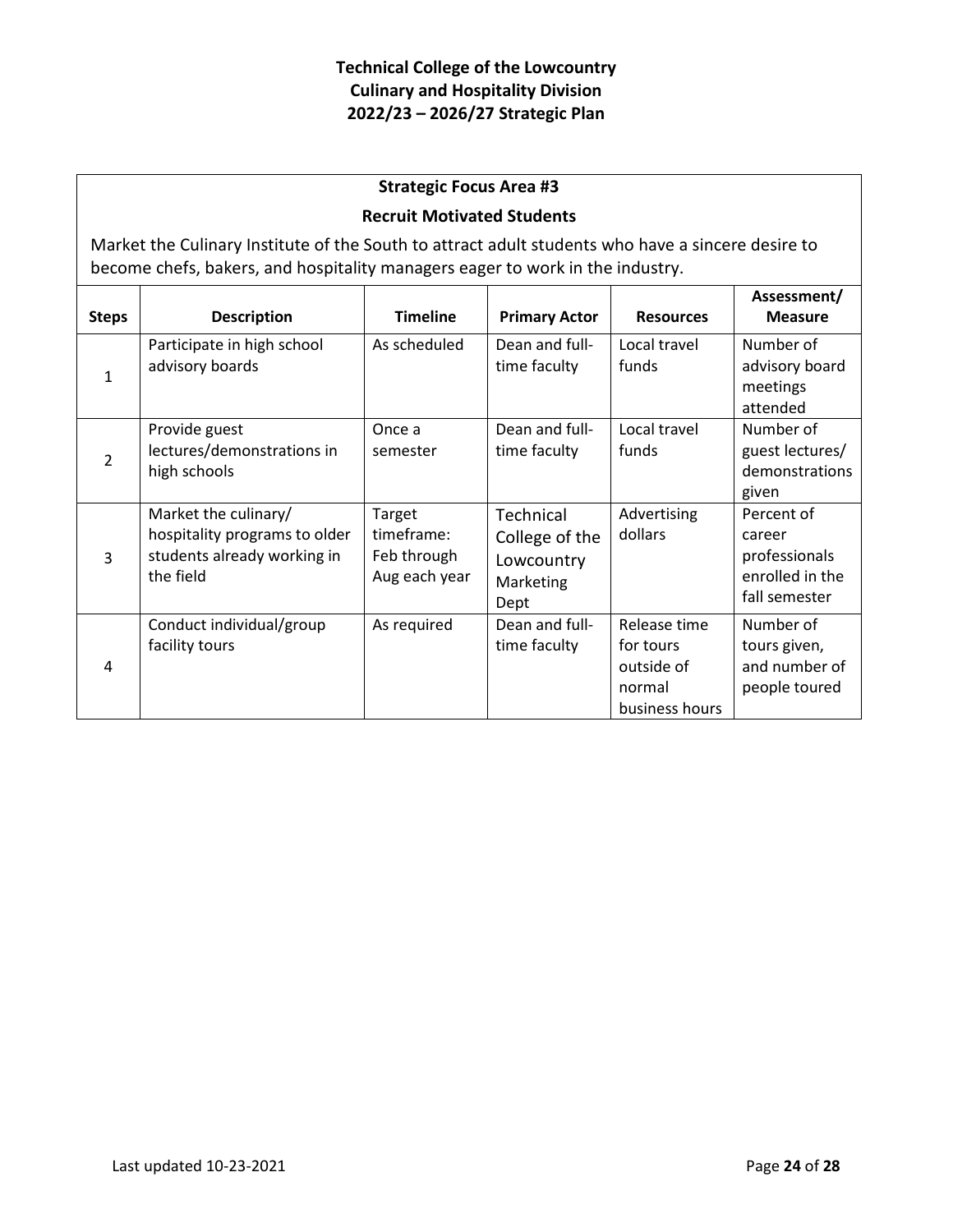#### **4. Strategic Focus Area**

#### **Budget for Instructional Needs**

A. Objective

Budget for food and non-food items required for daily culinary and baking and pastry instruction such that every course objective is met or exceeded for every student.

B. Describe alignment with institutional goals

This focus area supports institutional goals "operations" and "environment." To conduct a thorough assessment of needs, all instructors must assist in identifying their needs based on the curriculum, review the price history, and research current prices to arrive at a "should cost" per course.

C. Success Criteria

Success is defined by an accurate accounting of the required funds for the teaching kitchen and the college's subsequent funding of that requirement. The kitchen must be adequately stocked for every class to elevate each student's learning experience.

D. Implementation Plan and Tactics

This focus area requires a detailed and thorough accounting of costs associated with running a culinary college, specifically food and non-food supplies (such as soap, cleaning chemicals, batteries, paper/plastic products, mops, buckets, serving trays/utensils, etc.)

E. Resources

The budget will be developed by the full-time faculty and presented to the dean. The team will gather data from multiple sources.

F. Key Performance Indicators

Short-term success is measured by the amount of funds secured for daily operations. Long-term success is measured by the ability of the dean to supply the teaching kitchen throughout the fiscal year with a small surplus by Jun  $30<sup>th</sup>$  of the fiscal year end, year after year.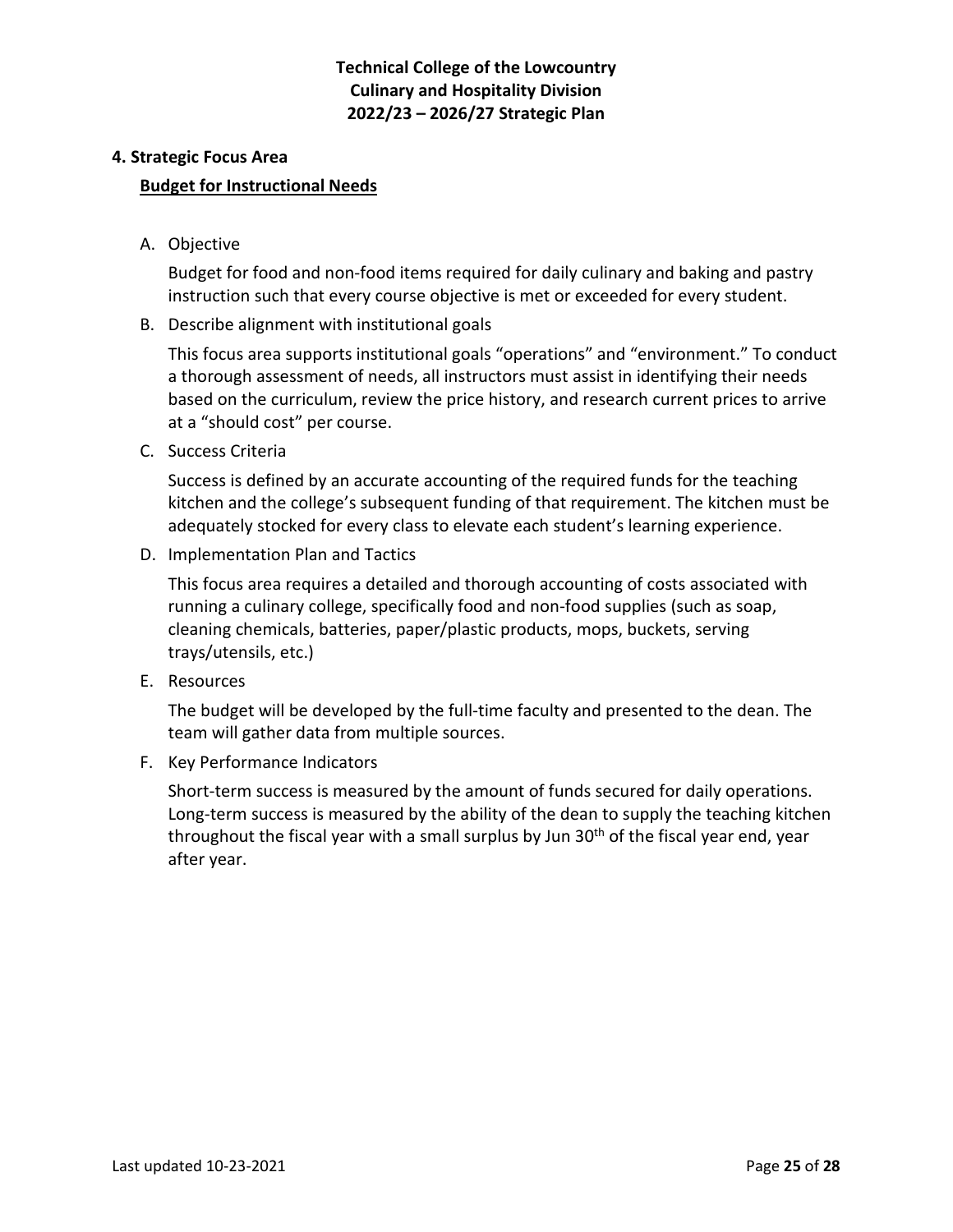## **Strategic Focus Area #4**

#### **Budget for Instructional Needs**

Budget for food and non-food items required for daily culinary and baking and pastry instruction such that every course objective is met or exceeded for every student.

| <b>Steps</b>  | <b>Description</b>                                                                                                         | <b>Timeline</b> | <b>Primary Actor</b> | <b>Resources</b> | Assessment/<br><b>Measure</b>                    |
|---------------|----------------------------------------------------------------------------------------------------------------------------|-----------------|----------------------|------------------|--------------------------------------------------|
| $\mathbf{1}$  | Create list of requirements<br>for planned laboratory<br>classes for the 2022/2023<br>fiscal year.                         | 1-30 Mar 2022   | Full-time<br>faculty | Faculty time     | Comprehensive<br>requirements<br>list by course  |
| $\mathcal{P}$ | Research prices for every<br>item on the list and create<br>portfolio of sources and<br>prices as backup<br>documentation. | 1-30 Apr 2022   | Full-time<br>faculty | Faculty time     | Well-<br>researched<br>budget for each<br>course |
| 3             | Review faculty budgets and<br>submit budget to VPs for<br>Academic Affairs and<br>Administration                           | 1-31 May 2022   | Dean                 | Time             | Satisfactory<br>budget ready to<br>submit        |
| 4             | Assess budgeting success at<br>the end of the Fall 2022<br>semester.                                                       | 1-31 Dec 2022   | Dean                 | Time             | Compare actual<br>costs to<br>projected costs    |
| 5             | Assess budgeting success at<br>the end of the Spring 2022<br>semester.                                                     | 1-31 May 2023   | Dean                 | Time             | Compare actual<br>costs to<br>projected costs    |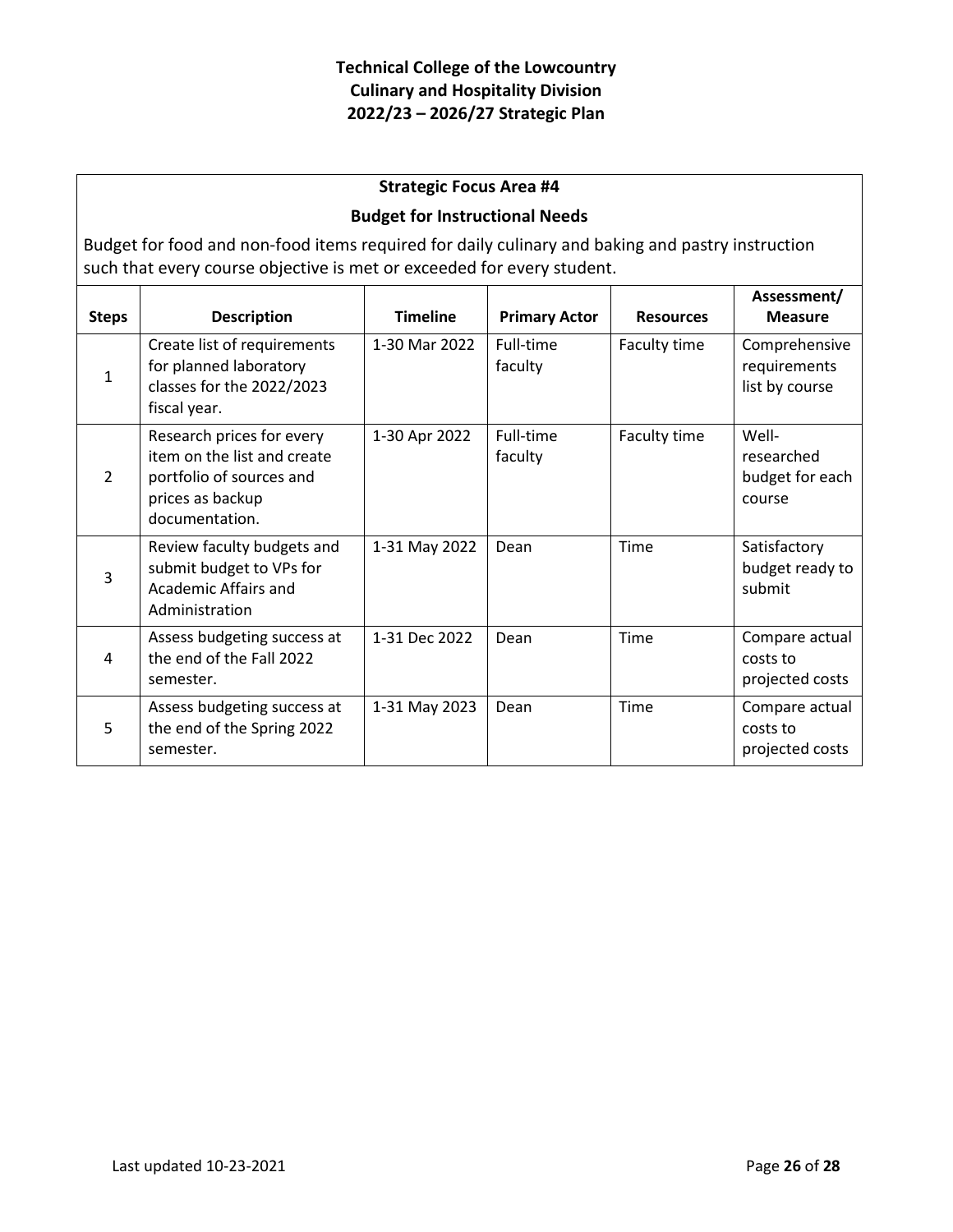#### **5. Strategic Focus Area**

#### **Manage Long-Term and Short-Term Assets**

A. Objective

Inventory capital equipment and smallwares to determine shortfalls in availability and/or serviceability each year.

B. Describe alignment with institutional goals

This focus area supports institutional goals "academics", "operations", and "environment." Without serviceable equipment and sufficient supplies, instructors' ability to provide excellent instruction is impaired. This impairment is extended to the college's ability to attract quality students and ability to host successful events in the facility.

C. Success Criteria

Having sufficient funds to cover the costs of maintaining equipment, replacing unserviceable equipment, and restocking smallwares. Limiting access to smallwares to authorized instructors and students to discourage pilferage.

D. Implementation Plan and Tactics

In May and November each year, inventory capital equipment and smallwares. This includes reviewing maintenance plans (approved vendors, contracts, etc.). Projected replacement costs will need to be increased each year as large equipment reaches its serviceable limits.

E. Resources

Time and inventory software tools that accurately reflect the status of all equipment and smallwares to help manage the budget allotted to this line item.

F. Key Performance Indicators

Every laboratory is fully stocked, and all equipment is in good working order by 31 Jun and 31 Dec of every year.